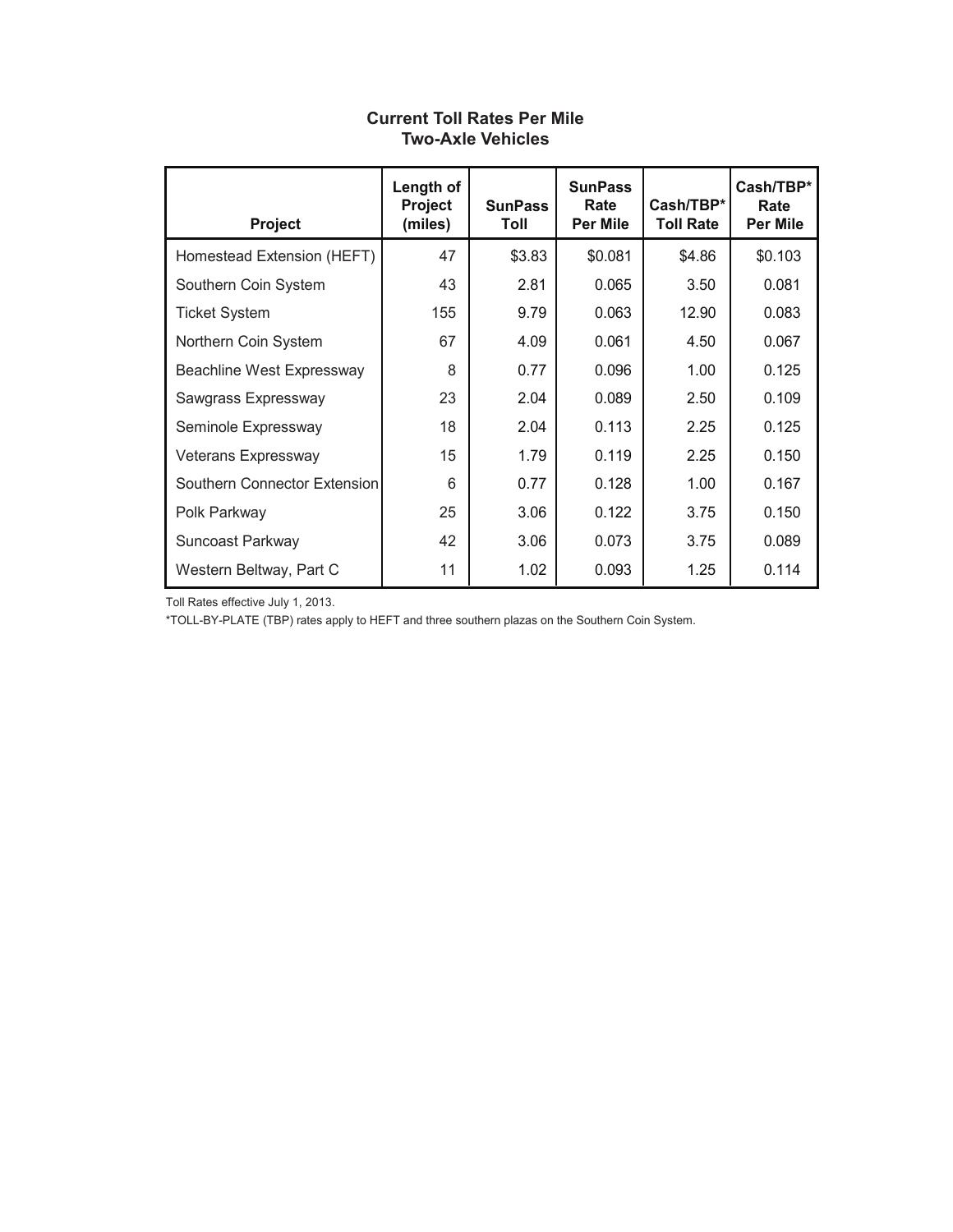|                |                                   |                          | <b>Rate Per Axle</b> |        |        |                                    |        |                       |  |  |
|----------------|-----------------------------------|--------------------------|----------------------|--------|--------|------------------------------------|--------|-----------------------|--|--|
| Exit<br>No.    | Location                          | Ramps<br>To/From         | 2-Axle               | 3-Axle | 4-Axle | 5-Axle                             | 6-Axle | Add'l<br><b>Axles</b> |  |  |
| 47             | <b>MIRAMAR PLAZA</b>              |                          |                      |        |        | <b>HEFT/Southern Coin Terminus</b> |        |                       |  |  |
| 47             | NW 27th Avenue                    | East                     | \$0.77               | \$1.54 | \$2.31 | \$3.08                             | \$3.85 | \$0.77                |  |  |
| 43             | NW 57th Avenue                    | West                     |                      |        |        | No toll at this location           |        |                       |  |  |
|                |                                   | East                     | \$0.51               | \$1.02 | \$1.53 | \$2.04                             | \$2.55 | \$0.51                |  |  |
| 39             | Interstate 75                     | South                    |                      |        |        | No toll at this location           |        |                       |  |  |
| 35             | Okeechobee Road                   | North                    | \$0.51               | \$1.02 | \$1.53 | \$2.04                             | \$2.55 | \$0.51                |  |  |
|                |                                   | South                    |                      |        |        | No toll at this location           |        |                       |  |  |
| 34             | NW 106th Street                   | <b>North</b>             | \$0.51               | \$1.02 | \$1.53 | \$2.04                             | \$2.55 | \$0.51                |  |  |
|                |                                   | South                    |                      |        |        | No toll at this location           |        |                       |  |  |
| 32             | OKEECHOBEE PLAZA                  |                          | \$1.02               | \$2.04 | \$3.06 | \$4.08                             | \$5.10 | \$1.02                |  |  |
| 31             | NW 74th Street                    | North*                   | \$1.02               | \$2.04 | \$3.06 | \$4.08                             | \$5.10 | \$1.02                |  |  |
|                |                                   | South                    | \$0.77               | \$1.54 | \$2.31 | \$3.08                             | \$3.85 | \$0.77                |  |  |
| 29             | NW 41st Street                    | <b>North</b>             |                      |        |        | No toll at this location           |        |                       |  |  |
|                |                                   | South                    | \$0.51               | \$1.02 | \$1.53 | \$2.04                             | \$2.55 | \$0.51                |  |  |
|                |                                   | North                    |                      |        |        | No toll at this location           |        |                       |  |  |
| 26B            | NW 12th Street (Beacon Tradeport) | South                    | \$0.51               | \$1.02 | \$1.53 | \$2.04                             | \$2.55 | \$0.51                |  |  |
| 26A            | SR 836 (Dolphin Expwy.)           | $N-S$                    |                      |        |        | No toll at this location           |        |                       |  |  |
| 25             | US 41/SW 8th Street               | <b>North</b>             | \$0.51               | \$1.02 | \$1.53 | \$2.04                             | \$2.55 | \$0.51                |  |  |
|                |                                   | South                    |                      |        |        | No toll at this location           |        |                       |  |  |
|                |                                   | North                    | \$0.51               | \$1.02 | \$1.53 | \$2.04                             | \$2.55 | \$0.51                |  |  |
| 23             | Bird Road (SW 40th Street)        | South                    |                      |        |        | No toll at this location           |        |                       |  |  |
| 22             | <b>BIRD ROAD PLAZA</b>            | $\overline{\phantom{a}}$ | \$1.02               | \$2.04 | \$3.06 | \$4.08                             | \$5.10 | \$1.02                |  |  |
|                |                                   | North                    |                      |        |        | No toll at this location           |        |                       |  |  |
| 20             | North Kendall Drive               | South                    | \$0.51               | \$1.02 | \$1.53 | \$2.04                             | \$2.55 | \$0.51                |  |  |
|                |                                   | North                    |                      |        |        | No toll at this location           |        |                       |  |  |
| 19             | SW 120th Street                   | South                    | \$0.51               | \$1.02 | \$1.53 | \$2.04                             | \$2.55 | \$0.51                |  |  |
| 18             | Don Shula Expwy. (SR 874)         | South                    |                      |        |        | No toll at this location           |        |                       |  |  |
|                |                                   | North                    |                      |        |        | No toll at this location           |        |                       |  |  |
| 16             | <b>Coral Reef Drive</b>           | South                    | \$0.51               | \$1.02 | \$1.53 | \$2.04                             | \$2.55 | \$0.51                |  |  |
| 13             | Eureka/Quail Roost Drive          | $N-S$                    |                      |        |        | No toll at this location           |        |                       |  |  |
| 12             | Carribean Boulevard (US 1)        | $N-S$                    |                      |        |        | No toll at this location           |        |                       |  |  |
| 10             | HOMESTEAD PLAZA                   |                          | \$1.02               | \$2.04 | \$3.06 | \$4.08                             | \$5.10 | \$1.02                |  |  |
|                |                                   | North                    |                      |        |        | No toll at this location           |        |                       |  |  |
| 9              | Allapattah Road                   | South                    | \$0.77               | \$1.54 | \$2.31 | \$3.08                             | \$3.85 | \$0.77                |  |  |
| 6              | Tallahassee Road                  | North                    |                      |        |        | No toll at this location           |        |                       |  |  |
|                |                                   | North                    |                      |        |        | No toll at this location           |        |                       |  |  |
| 5              | <b>Biscayne Drive</b>             | South                    | \$0.51               | \$1.02 | \$1.53 | \$2.04                             | \$2.55 | \$0.51                |  |  |
|                |                                   | North                    |                      |        |        | No toll at this location           |        |                       |  |  |
| $\overline{2}$ | Campbell Drive                    | South                    | \$0.51               | \$1.02 | \$1.53 | \$2.04                             | \$2.55 | \$0.51                |  |  |
| $\mathbf{1}$   | Junction with South Dixie (US 1)  | $N-S$                    |                      |        |        | <b>HEFT Terminus</b>               |        |                       |  |  |

**HEFT Current SunPass Toll Rate Schedule**

Effective July 1, 2013.

\* On ramp only.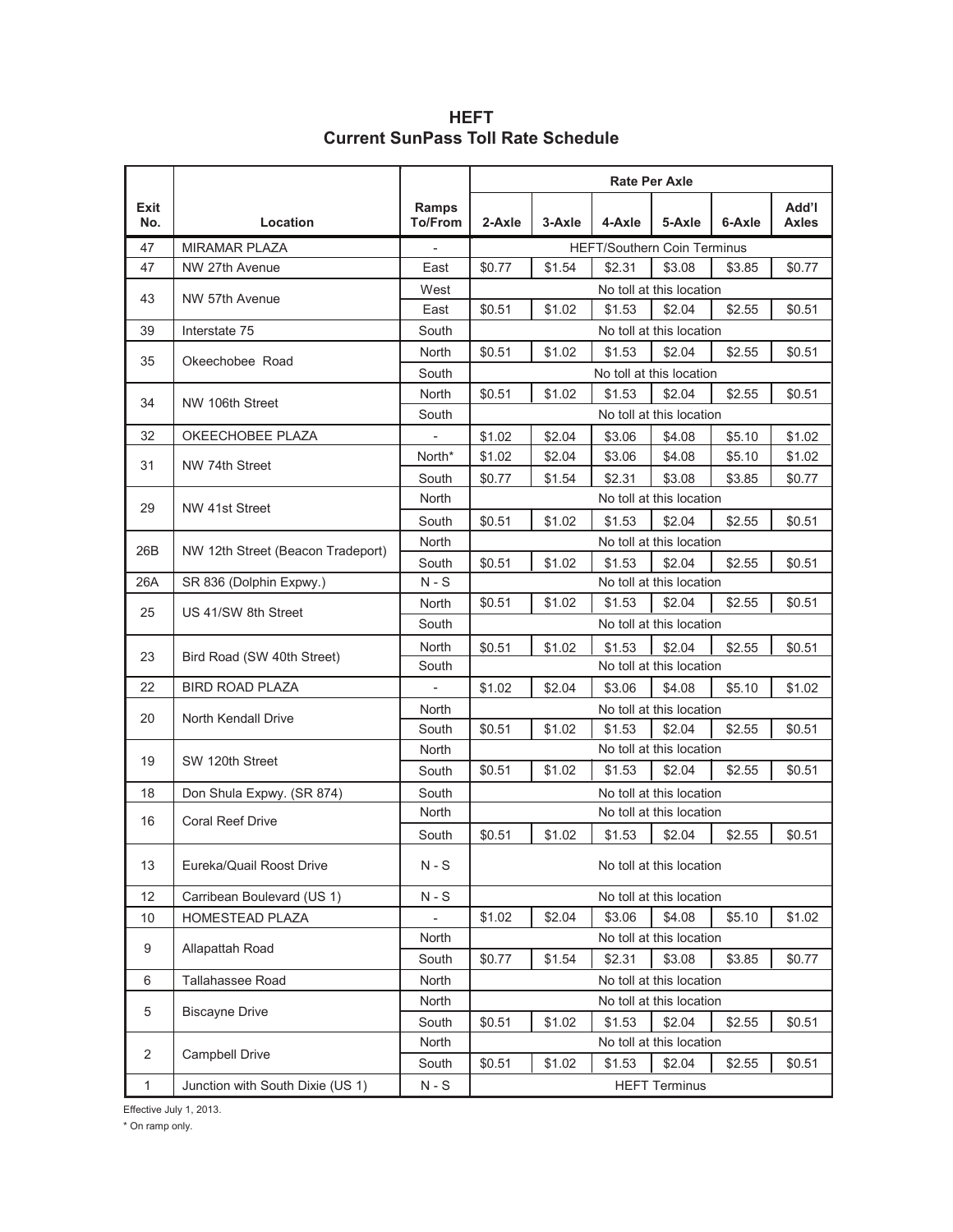|              |                                   |                          | <b>Rate Per Axle</b> |        |                          |                                    |        |                       |  |  |  |
|--------------|-----------------------------------|--------------------------|----------------------|--------|--------------------------|------------------------------------|--------|-----------------------|--|--|--|
| Exit<br>No.  | Location                          | Ramps<br><b>To/From</b>  | 2-Axle               | 3-Axle | 4-Axle                   | 5-Axle                             | 6-Axle | Add'l<br><b>Axles</b> |  |  |  |
| 47           | <b>MIRAMAR PLAZA</b>              | $\overline{\phantom{a}}$ |                      |        |                          | <b>HEFT/Southern Coin Terminus</b> |        |                       |  |  |  |
| 47           | NW 27th Avenue                    | East                     | \$1.02               | \$2.04 | \$3.06                   | \$4.08                             | \$5.10 | \$1.02                |  |  |  |
| 43           | NW 57th Avenue                    | West                     |                      |        | No toll at this location |                                    |        |                       |  |  |  |
|              |                                   | East                     | \$0.77               | \$1.54 | \$2.31                   | \$3.08                             | \$3.85 | \$0.77                |  |  |  |
| 39           | Interstate 75                     | South                    |                      |        | No toll at this location |                                    |        |                       |  |  |  |
| 35           | Okeechobee Road                   | <b>North</b>             | \$0.77               | \$1.54 | \$2.31                   | \$3.08                             | \$3.85 | \$0.77                |  |  |  |
|              |                                   | South                    |                      |        | No toll at this location |                                    |        |                       |  |  |  |
| 34           | NW 106th Street                   | North                    | \$0.77               | \$1.54 | \$2.31                   | \$3.08                             | \$3.85 | \$0.77                |  |  |  |
|              |                                   | South                    |                      |        | No toll at this location |                                    |        |                       |  |  |  |
| 32           | OKEECHOBEE PLAZA                  | $\overline{\phantom{a}}$ | \$1.28               | \$2.56 | \$3.84                   | \$5.12                             | \$6.40 | \$1.28                |  |  |  |
| 31           | NW 74th Street                    | North*                   | \$1.28               | \$2.56 | \$3.84                   | \$5.12                             | \$6.40 | \$1.28                |  |  |  |
|              |                                   | South                    | \$1.02               | \$2.04 | \$3.06                   | \$4.08                             | \$5.10 | \$1.02                |  |  |  |
| 29           | NW 41st Street                    | North                    |                      |        | No toll at this location |                                    |        |                       |  |  |  |
|              |                                   | South                    | \$0.77               | \$1.54 | \$2.31                   | \$3.08                             | \$3.85 | \$0.77                |  |  |  |
| 26B          | NW 12th Street (Beacon Tradeport) | North                    |                      |        | No toll at this location |                                    |        |                       |  |  |  |
|              |                                   | South                    | \$0.77               | \$1.54 | \$2.31                   | \$3.08                             | \$3.85 | \$0.77                |  |  |  |
| 26A          | SR 836 (Dolphin Expwy.)           | $N-S$                    |                      |        | No toll at this location |                                    |        |                       |  |  |  |
| 25           | US 41/SW 8th Street               | North                    | \$0.77               | \$1.54 | \$2.31                   | \$3.08                             | \$3.85 | \$0.77                |  |  |  |
|              |                                   | South                    |                      |        | No toll at this location |                                    |        |                       |  |  |  |
| 23           | Bird Road (SW 40th Street)        | North                    | \$0.77               | \$1.54 | \$2.31                   | \$3.08                             | \$3.85 | \$0.77                |  |  |  |
|              |                                   | South                    |                      |        | No toll at this location |                                    |        |                       |  |  |  |
| 22           | <b>BIRD ROAD PLAZA</b>            |                          | \$1.28               | \$2.56 | \$3.84                   | \$5.12                             | \$6.40 | \$1.28                |  |  |  |
| 20           | North Kendall Drive               | North                    |                      |        | No toll at this location |                                    |        |                       |  |  |  |
|              |                                   | South                    | \$0.77               | \$1.54 | \$2.31                   | \$3.08                             | \$3.85 | \$0.77                |  |  |  |
| 19           | SW 120th Street                   | North                    |                      |        | No toll at this location |                                    |        |                       |  |  |  |
|              |                                   | South                    | \$0.77               | \$1.54 | \$2.31                   | \$3.08                             | \$3.85 | \$0.77                |  |  |  |
| 18           | Don Shula Expwy. (SR 874)         | South                    |                      |        | No toll at this location |                                    |        |                       |  |  |  |
| 16           | <b>Coral Reef Drive</b>           | North                    |                      |        | No toll at this location |                                    |        |                       |  |  |  |
|              |                                   | South                    | \$0.77               | \$1.54 | \$2.31                   | \$3.08                             | \$3.85 | \$0.77                |  |  |  |
| 13           | Eureka/Quail Roost Drive          | $N-S$                    |                      |        |                          | No toll at this location           |        |                       |  |  |  |
| 12           | Carribean Boulevard (US 1)        | $N-S$                    |                      |        |                          | No toll at this location           |        |                       |  |  |  |
| 10           | HOMESTEAD PLAZA                   | $\overline{\phantom{a}}$ | \$1.28               | \$2.56 | \$3.84                   | \$5.12                             | \$6.40 | \$1.28                |  |  |  |
| 9            | Allapattah Road                   | North                    |                      |        | No toll at this location |                                    |        |                       |  |  |  |
|              |                                   | South                    | \$1.02               | \$2.04 | \$3.06                   | \$4.08                             | \$5.10 | \$1.02                |  |  |  |
| 6            | Tallahassee Road                  | North                    |                      |        | No toll at this location |                                    |        |                       |  |  |  |
|              |                                   | North                    |                      |        |                          | No toll at this location           |        |                       |  |  |  |
| 5            | <b>Biscayne Drive</b>             | South                    | \$0.77               | \$1.54 | \$2.31                   | \$3.08                             | \$3.85 | \$0.77                |  |  |  |
|              |                                   | North                    |                      |        | No toll at this location |                                    |        |                       |  |  |  |
| 2            | Campbell Drive                    | South                    | \$0.77               | \$1.54 | \$2.31                   | \$3.08                             | \$3.85 | \$0.77                |  |  |  |
| $\mathbf{1}$ | Junction with South Dixie (US 1)  | $N-S$                    |                      |        | <b>HEFT Terminus</b>     |                                    |        |                       |  |  |  |

**HEFT Current TOLL-BY-PLATE Toll Rate Schedule**

\* On ramp only. Effective July 1, 2013.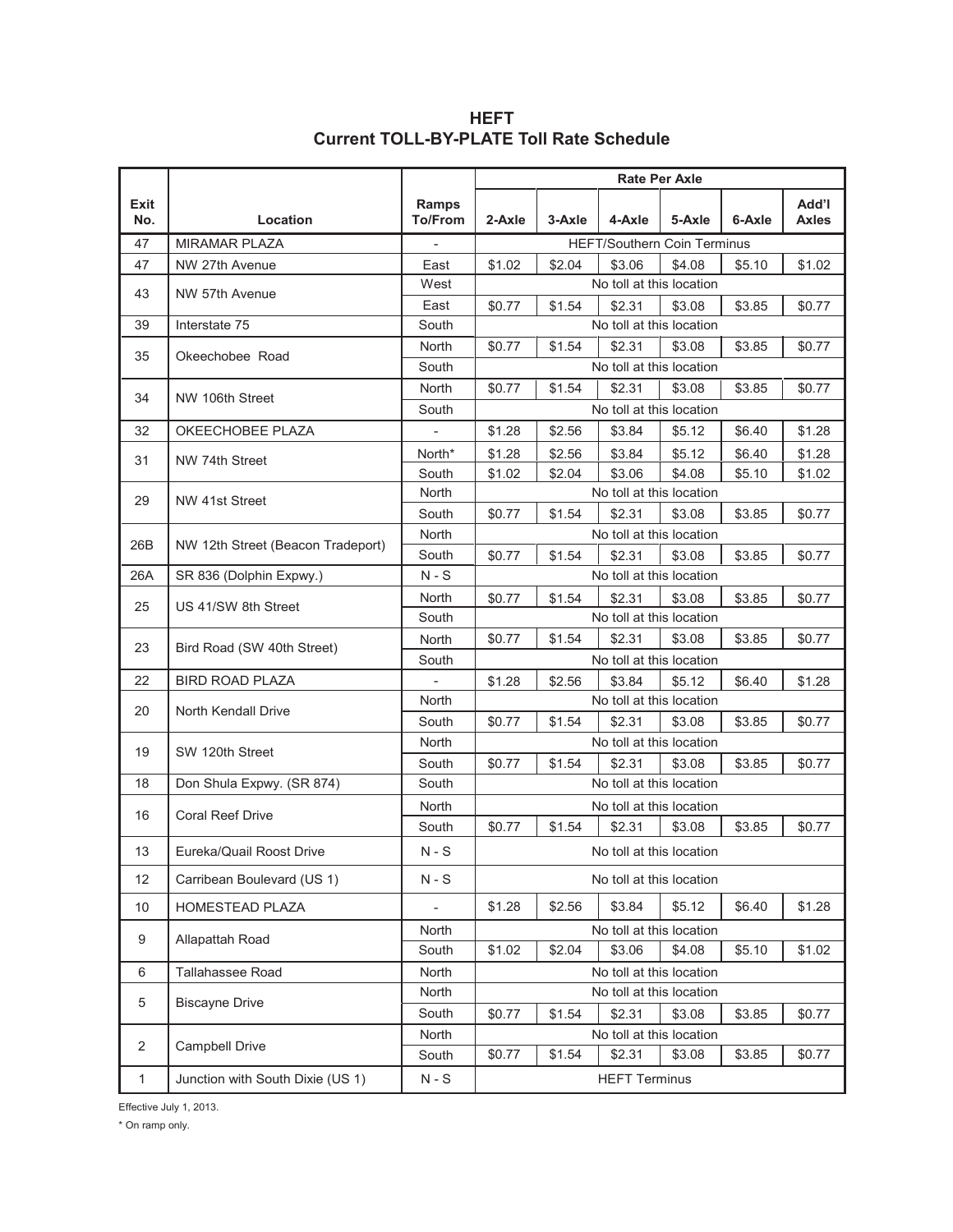#### **Southern Coin System Current SunPass Toll Rate Schedule**

|             |                             |                                | <b>Rate Per Axle</b>     |        |                               |        |        |                       |  |  |
|-------------|-----------------------------|--------------------------------|--------------------------|--------|-------------------------------|--------|--------|-----------------------|--|--|
| Exit<br>No. | Location                    | <b>Ramps</b><br><b>To/From</b> | 2-Axle                   | 3-Axle | 4-Axle                        | 5-Axle | 6-Axle | Add'l<br><b>Axles</b> |  |  |
| 88          | LANTANA PLAZA               |                                |                          |        | Southern Coin/Ticket Terminus |        |        |                       |  |  |
| 86          | Boynton Beach Blvd.         | North                          |                          |        | No toll at this location      |        |        |                       |  |  |
|             |                             | South                          | \$0.77                   | \$1.54 | \$2.31                        | \$3.08 | \$3.85 | \$0.77                |  |  |
| 81          | Delray Beach/Atlantic Ave.  | North                          |                          |        | No toll at this location      |        |        |                       |  |  |
|             |                             | South                          | \$0.51                   | \$1.02 | \$1.53                        | \$2.04 | \$2.55 | \$0.51                |  |  |
| 75          | Boca Raton (Glades Road)    | North                          |                          |        | No toll at this location      |        |        |                       |  |  |
|             |                             | South                          | \$0.26                   | \$0.52 | \$0.78                        | \$1.04 | \$1.30 | \$0.26                |  |  |
| 71          | Sawgrass Expressway         | $N - S^*$                      |                          |        | No toll at this location      |        |        |                       |  |  |
| 69          | Sample Road                 | North                          | \$0.26                   | \$0.52 | \$0.78                        | \$1.04 | \$1.30 | \$0.26                |  |  |
|             |                             | South                          |                          |        | No toll at this location      |        |        |                       |  |  |
| 67          | Pompano Beach/Coconut       | North                          | \$0.51                   | \$1.02 | \$1.53                        | \$2.04 | \$2.55 | \$0.51                |  |  |
|             | Creek Parkway               | South                          | No toll at this location |        |                               |        |        |                       |  |  |
| 66          | <b>Atlantic Boulevard</b>   | South                          | No toll at this location |        |                               |        |        |                       |  |  |
| 64          | <b>CYPRESS CREEK PLAZA</b>  | $\overline{\phantom{a}}$       | \$1.02                   | \$2.04 | \$3.06                        | \$4.08 | \$5.10 | \$1.02                |  |  |
| 62          | <b>Commercial Boulevard</b> | North                          |                          |        | No toll at this location      |        |        |                       |  |  |
|             |                             | South                          | \$0.77                   | \$1.54 | \$2.31                        | \$3.08 | \$3.85 | \$0.77                |  |  |
| 58          | Sunrise Boulevard           | North                          |                          |        | No toll at this location      |        |        |                       |  |  |
|             |                             | South                          | \$0.51                   | \$1.02 | \$1.53                        | \$2.04 | \$2.55 | \$0.51                |  |  |
| 54          | I-595/SR 84/US 441          | $N-S$                          |                          |        | No toll at this location      |        |        |                       |  |  |
| 53          | Griffin Road                | <b>North</b>                   | \$0.26                   | \$0.52 | \$0.78                        | \$1.04 | \$1.30 | \$0.26                |  |  |
|             |                             | South                          |                          |        | No toll at this location      |        |        |                       |  |  |
| 49          | Hollywood Boulevard         | North                          | \$0.51                   | \$1.02 | \$1.53                        | \$2.04 | \$2.55 | \$0.51                |  |  |
|             |                             | South                          |                          |        | No toll at this location      |        |        |                       |  |  |
|             | Junction with HEFT          | $\frac{1}{2}$                  |                          |        | Southern Coin/HEFT Junction   |        |        |                       |  |  |
| 47          | NW 27th Ave.                | North**                        | \$0.77                   | \$1.54 | \$2.31                        | \$3.08 | \$3.85 | \$0.77                |  |  |
|             |                             | South                          | \$0.77                   | \$1.54 | \$2.31                        | \$3.08 | \$3.85 | \$0.77                |  |  |
| 47          | County Line Road            | North***                       | \$0.77                   | \$1.54 | \$2.31                        | \$3.08 | \$3.85 | \$0.77                |  |  |
| 47          | <b>MIRAMAR PLAZA</b>        | $\frac{1}{2}$                  | \$1.02                   | \$2.04 | \$3.06                        | \$4.08 | \$5.10 | \$1.02                |  |  |
| 2X          | Dolphin Center              | North                          | \$0.77                   | \$1.54 | \$2.31                        | \$3.08 | \$3.85 | \$0.77                |  |  |
|             |                             | South                          |                          |        | No toll at this location      |        |        |                       |  |  |
| 0X          | <b>GOLDEN GLADES PLAZA</b>  | $\bar{\phantom{a}}$            | \$1.02                   | \$2.04 | \$3.06                        | \$4.08 | \$5.10 | \$1.02                |  |  |
|             | Junction with I-95/SR 826   | $\blacksquare$                 |                          |        | Southern Coin Terminus        |        |        |                       |  |  |

Effective July 1, 2013.

\* To and from west only.

\*\* From north only. To north is via County Line Road.

\*\*\* To north only.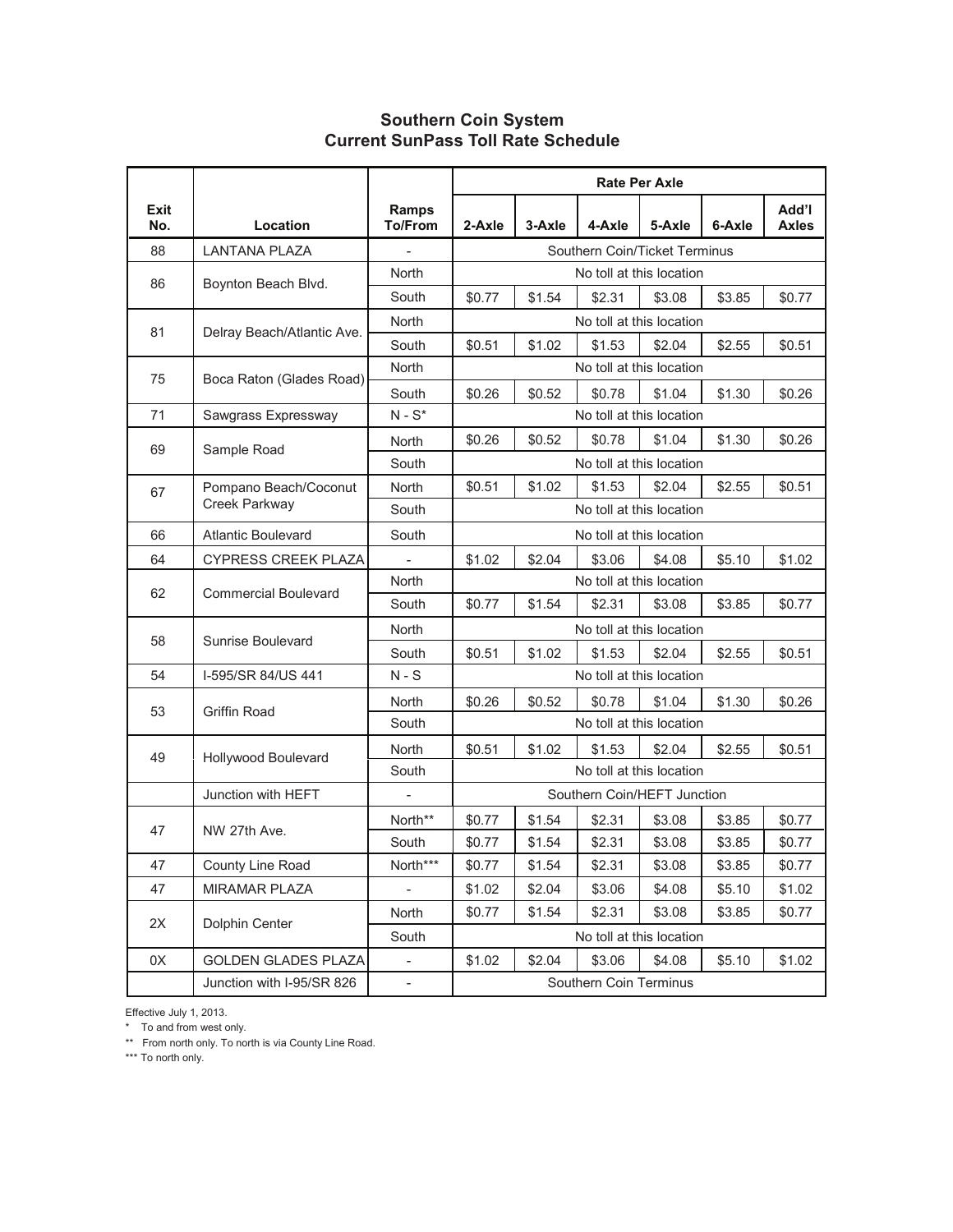#### **Southern Coin System Current Cash/TOLL-BY-PLATE\* Toll Rate Schedule**

|             |                                                     |                                   | <b>Rate Per Axle</b><br>l'bbA |        |                               |                          |        |              |  |  |  |
|-------------|-----------------------------------------------------|-----------------------------------|-------------------------------|--------|-------------------------------|--------------------------|--------|--------------|--|--|--|
| Exit<br>No. | Location                                            | Ramps<br>To/From                  | 2-Axle                        | 3-Axle | 4-Axle                        | 5-Axle                   | 6-Axle | <b>Axles</b> |  |  |  |
| 88          | <b>LANTANA PLAZA</b>                                |                                   |                               |        | Southern Coin/Ticket Terminus |                          |        |              |  |  |  |
| 86          | Boynton Beach Blvd.                                 | <b>North</b>                      |                               |        |                               | No toll at this location |        |              |  |  |  |
|             |                                                     | South                             | \$1.00                        | \$2.00 | \$3.00                        | \$4.00                   | \$5.00 | \$1.00       |  |  |  |
| 81          | Delray Beach/Atlantic Ave.                          | <b>North</b>                      |                               |        |                               | No toll at this location |        |              |  |  |  |
|             |                                                     | South                             | \$0.75                        | \$1.50 | \$2.25                        | \$3.00                   | \$3.75 | \$0.75       |  |  |  |
|             |                                                     | <b>North</b>                      |                               |        |                               | No toll at this location |        |              |  |  |  |
| 75          | Boca Raton (Glades Road)                            | South                             | \$0.50                        | \$2.50 | \$0.50                        |                          |        |              |  |  |  |
| 71          | Sawgrass Expressway                                 | $N - S^{**}$                      |                               |        |                               | No toll at this location |        |              |  |  |  |
|             |                                                     | <b>North</b>                      | \$0.50                        | \$1.00 | \$1.50                        | \$2.00                   | \$2.50 | \$0.50       |  |  |  |
| 69          | Sample Road                                         | South                             |                               |        |                               | No toll at this location |        |              |  |  |  |
|             | Pompano Beach/Coconut                               | North                             | \$0.75                        | \$0.75 |                               |                          |        |              |  |  |  |
| 67          | Creek Parkway                                       | South<br>No toll at this location |                               |        |                               |                          |        |              |  |  |  |
| 66          | <b>Atlantic Boulevard</b>                           | South                             |                               |        |                               | No toll at this location |        |              |  |  |  |
| 64          | <b>CYPRESS CREEK PLAZA</b>                          |                                   | \$1.25                        | \$2.50 | \$3.75                        | \$5.00                   | \$6.25 | \$1.25       |  |  |  |
| 62          | <b>Commercial Boulevard</b>                         | <b>North</b>                      |                               |        |                               | No toll at this location |        |              |  |  |  |
|             |                                                     | South                             | \$1.00                        | \$2.00 | \$3.00                        | \$4.00                   | \$5.00 | \$1.00       |  |  |  |
| 58          | Sunrise Boulevard                                   | North                             |                               |        |                               | No toll at this location |        |              |  |  |  |
|             |                                                     | South                             | \$0.75                        | \$1.50 | \$2.25                        | \$3.00                   | \$3.75 | \$0.75       |  |  |  |
| 54          | I-595/SR 84/US 441                                  | $N-S$                             |                               |        |                               | No toll at this location |        |              |  |  |  |
| 53          | <b>Griffin Road</b>                                 | North                             | \$0.50                        | \$1.00 | \$1.50                        | \$2.00                   | \$2.50 | \$0.50       |  |  |  |
|             |                                                     | South                             |                               |        |                               | No toll at this location |        |              |  |  |  |
| 49          | Hollywood Boulevard                                 | North                             | \$0.75                        | \$1.50 | \$2.25                        | \$3.00                   | \$3.75 | \$0.75       |  |  |  |
|             |                                                     | South                             |                               |        |                               | No toll at this location |        |              |  |  |  |
|             | Junction with HEFT                                  |                                   |                               |        | Southern Coin/HEFT Junction   |                          |        |              |  |  |  |
| 47          | NW 27th Ave.                                        | South                             | \$1.02                        | \$2.04 | \$3.06                        | \$4.08                   | \$5.10 | \$1.02       |  |  |  |
|             |                                                     | North***                          | \$1.02                        | \$2.04 | \$3.06                        | \$4.08                   | \$5.10 | \$1.02       |  |  |  |
| 47          | County Line Road                                    | North****                         | \$1.02                        | \$2.04 | \$3.06                        | \$4.08                   | \$5.10 | \$1.02       |  |  |  |
| 47          | <b>MIRAMAR PLAZA</b>                                |                                   | \$1.28                        | \$2.56 | \$3.84                        | \$5.12                   | \$6.40 | \$1.28       |  |  |  |
| 2X          |                                                     | North                             | \$1.00                        | \$2.00 | \$3.00                        | \$4.00                   | \$5.00 | \$1.00       |  |  |  |
|             | Dolphin Center                                      | South                             |                               |        |                               | No toll at this location |        |              |  |  |  |
| 0X          | <b>GOLDEN GLADES PLAZA</b>                          |                                   | \$1.25                        | \$2.50 | \$3.75                        | \$5.00                   | \$6.25 | \$1.25       |  |  |  |
|             | Southern Coin Terminus<br>Junction with I-95/SR 826 |                                   |                               |        |                               |                          |        |              |  |  |  |

Effective: Cash toll rates June 24, 2012; TOLL-BY-PLATE toll rates July 1, 2013.

\* TOLL-BY-PLATE toll rates in effect in 3 locations at Milepost 47 (NW 27th Ave., County Line Road and Miramar Plaza)

\*\* To and from west only.

\*\*\* From north only. To north is via County Line Road.

\*\*\*\* To north only.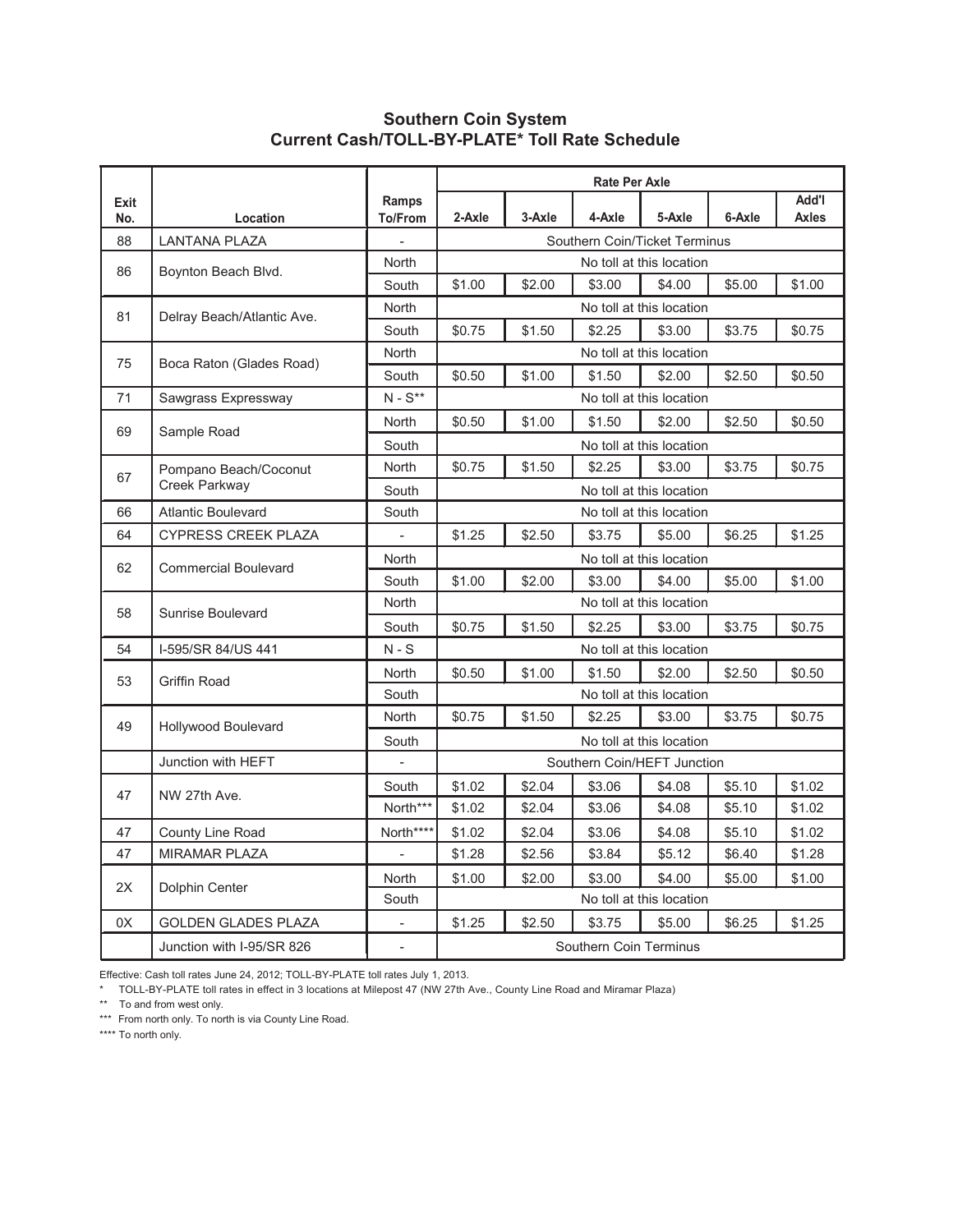**Ticket System Current SunPass Toll Rate Schedule For 2-Axle Vehicles**

|                           |                         | Lantana | Lake Worth | State Road<br>Moad | Jog Road  | $\tilde{\epsilon}$<br>West Palm | <b>Beach</b> | State Road 710 | Paim Beach<br>An Beach Gardens<br>Jupiter | Stuart | Becker Road | Port St. | Lucie<br>Ft. Pierce | Yeehaw Junction |
|---------------------------|-------------------------|---------|------------|--------------------|-----------|---------------------------------|--------------|----------------|-------------------------------------------|--------|-------------|----------|---------------------|-----------------|
|                           | <b>Mile Post</b><br>No. | 88      | 93         | 97                 | 98        | 99                              | 107          | 109            | 116                                       | 133    | 138         | 142      | 152                 | 193             |
| <b>Lake Worth</b>         | 93                      | \$1.23  |            |                    |           |                                 |              |                |                                           |        |             |          |                     |                 |
| State Road 80             | 97                      | \$1.43  | \$0.31     |                    |           |                                 |              |                |                                           |        |             |          |                     |                 |
| $Jog Road$ <sup>(1)</sup> | 98                      | \$1.53  | \$0.41     | \$0.20             |           |                                 |              |                |                                           |        |             |          |                     |                 |
| <b>West Palm Beach</b>    | 99                      | \$1.63  | \$0.51     | \$0.30             | <b>NA</b> |                                 |              |                |                                           |        |             |          |                     |                 |
| State Road 710            | 107                     | \$1.94  | \$0.92     | \$0.61             | <b>NA</b> | \$0.41                          |              |                |                                           |        |             |          |                     |                 |
| <b>Palm Beach Gardens</b> | 109                     | \$2.14  | \$1.12     | \$0.92             | <b>NA</b> | \$0.61                          | \$0.31       |                |                                           |        |             |          |                     |                 |
| Jupiter                   | 116                     | \$2.65  | \$1.53     | \$1.23             | <b>NA</b> | \$1.12                          | \$0.71       | \$0.51         |                                           |        |             |          |                     |                 |
| <b>Stuart</b>             | 133                     | \$3.78  | \$2.65     | \$2.45             | <b>NA</b> | \$2.14                          | \$1.84       | \$1.63         | \$1.23                                    |        |             |          |                     |                 |
| <b>Becker Road</b>        | 138                     | \$4.08  | \$2.96     | \$2.76             | <b>NA</b> | \$2.55                          | \$2.14       | \$1.94         | \$1.53                                    | \$0.41 |             |          |                     |                 |
| Port St. Lucie            | 142                     | \$4.29  | \$3.27     | \$2.96             | <b>NA</b> | \$2.76                          | \$2.45       | \$2.14         | \$1.84                                    | \$0.61 | \$0.31      |          |                     |                 |
| Ft. Pierce                | 152                     | \$4.90  | \$3.88     | \$3.57             | <b>NA</b> | \$3.37                          | \$3.06       | \$2.76         | \$2.46                                    | \$1.23 | \$0.92      | \$0.61   |                     |                 |
| <b>Yeehaw Junction</b>    | 193                     | \$7.66  | \$6.43     | \$6.23             | <b>NA</b> | \$6.13                          | \$5.72       | \$5.51         | \$5.00                                    | \$3.98 | \$3.57      | \$3.37   | \$2.76              |                 |
| <b>Three Lakes</b>        | 236                     | \$11.84 | \$10.72    | \$10.41            | <b>NA</b> | \$10.21                         | \$9.90       | \$9.70         | \$9.19                                    | \$8.07 | \$7.76      | \$7.56   | \$6.94              | \$4.29          |

Effective July 1, 2013.

(1) Jog Road is a partial interchange that allows movements to and from the south only.

|                           |                         | Lantana | Lake Worth | State Road<br>Moad 80 | Jog Road  | $\epsilon$ | West Palm Beach<br>State Road 70 |        | Paim Beach Gardens<br>Jupiter | Stuart  | Becker Road | Port St. | Lucie<br>Ft. Pierce | Yeehaw Junction |  |
|---------------------------|-------------------------|---------|------------|-----------------------|-----------|------------|----------------------------------|--------|-------------------------------|---------|-------------|----------|---------------------|-----------------|--|
|                           | <b>Mile Post</b><br>No. | 88      | 93         | 97                    | 98        | 99         | 107                              | 109    | 116                           | 133     | 138         | 142      | 152                 | 193             |  |
| <b>Lake Worth</b>         | 93                      | \$0.62  |            |                       |           |            |                                  |        |                               |         |             |          |                     |                 |  |
| State Road 80             | 97                      | \$0.72  | \$0.16     |                       |           |            |                                  |        |                               |         |             |          |                     |                 |  |
| Jog Road <sup>(1)</sup>   | 98                      | \$0.77  | \$0.21     | \$0.10                |           |            |                                  |        |                               |         |             |          |                     |                 |  |
| <b>West Palm Beach</b>    | 99                      | \$0.82  | \$0.26     | \$0.15                | <b>NA</b> |            |                                  |        |                               |         |             |          |                     |                 |  |
| <b>State Road 710</b>     | 107                     | \$0.97  | \$0.46     | \$0.31                | <b>NA</b> | \$0.21     |                                  |        |                               |         |             |          |                     |                 |  |
| <b>Palm Beach Gardens</b> | 109                     | \$1.07  | \$0.56     | \$0.46                | <b>NA</b> | \$0.31     | \$0.16                           |        |                               |         |             |          |                     |                 |  |
| Jupiter                   | 116                     | \$1.33  | \$0.77     | \$0.62                | <b>NA</b> | \$0.56     | \$0.36                           | \$0.26 |                               |         |             |          |                     |                 |  |
| <b>Stuart</b>             | 133                     | \$1.89  | \$1.33     | \$1.23                | <b>NA</b> | \$1.07     | \$0.92                           | \$0.82 | \$0.62                        |         |             |          |                     |                 |  |
| <b>Becker Road</b>        | 138                     | \$2.04  | \$1.48     | \$1.38                | <b>NA</b> | \$1.28     | \$1.07                           | \$0.97 | \$0.77                        | \$0.21  |             |          |                     |                 |  |
| Port St. Lucie            | 142                     | \$2.15  | \$1.64     | \$1.48                | <b>NA</b> | \$1.38     | \$1.23                           | \$1.07 | \$0.92                        | \$0.31  | \$0.16      |          |                     |                 |  |
| Ft. Pierce                | 152                     | \$2.45  | \$1.94     | \$1.79                | <b>NA</b> | \$1.69     | \$1.53                           | \$1.38 | \$1.23                        | \$0.62  | \$0.46      | \$0.31   |                     |                 |  |
| <b>Yeehaw Junction</b>    | 193                     | \$3.83  | \$3.22     | \$3.12                | <b>NA</b> | \$3.07     | \$2.86                           | \$2.76 | \$2.50                        | \$1.99  | \$1.79      | \$1.69   | \$1.38              |                 |  |
| <b>Three Lakes</b>        | 236                     | \$5.92  | \$5.36     | \$5.21                | <b>NA</b> | \$5.11     | \$4.95                           | \$4.85 | \$4.60                        | \$4.04] | \$3.88      | \$3.78   | \$3.47              | \$2.15          |  |

**Ticket System Current SunPass Toll Rate Schedule For Each Additional Axle**

Effective July 1, 2013.

(1) Jog Road is a partial interchange that allows movements to and from the south only.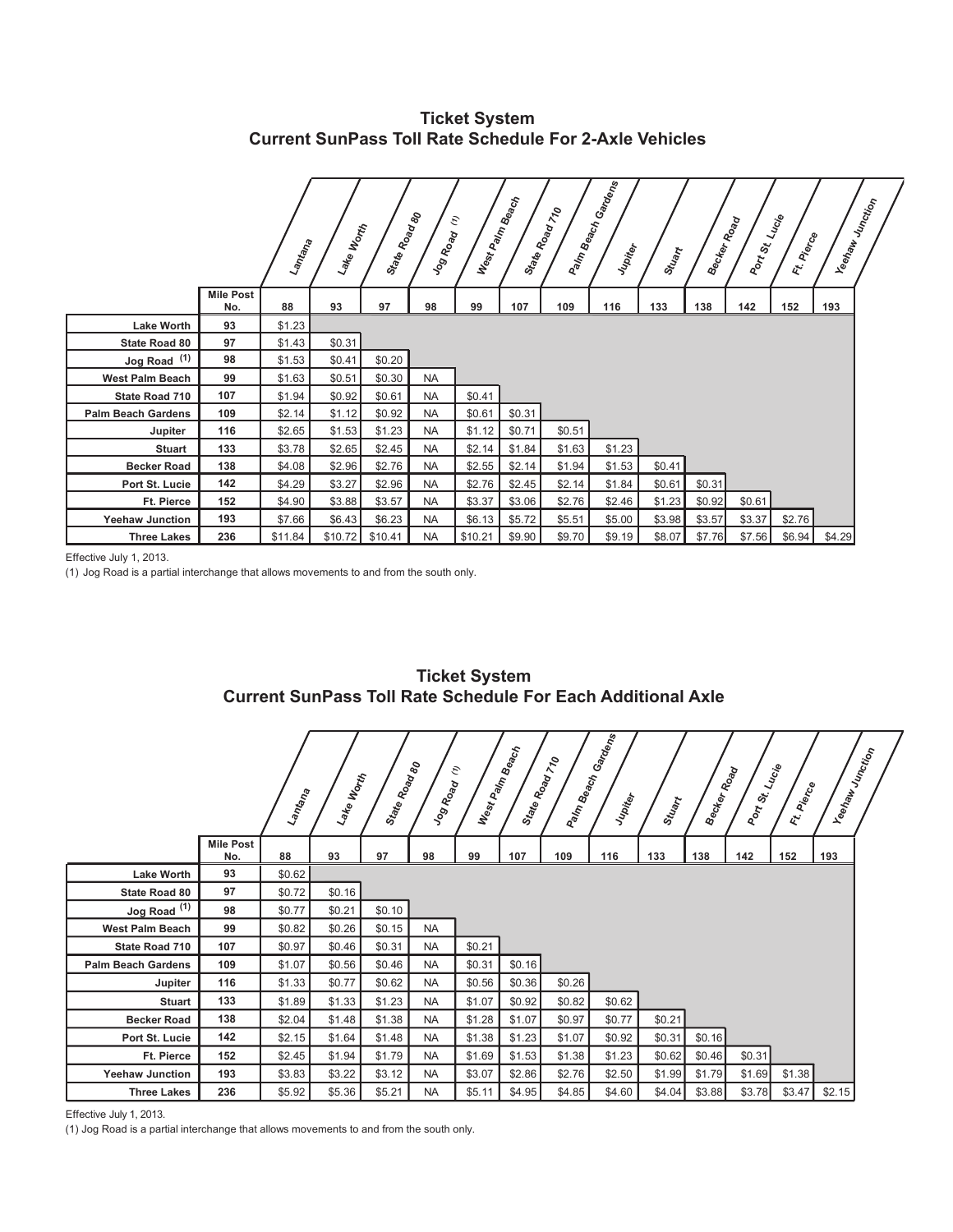**Ticket System Current Cash Toll Rate Schedule For 2-Axle Vehicles**

|                           |                         | Lamtana   | Lake Worth | State Road<br>Ale Road 80 | Jog Road  | $\epsilon$<br>West Palm | <b>Beach</b><br>State | Road 70 | Paim Beach<br>An Beach Gardens<br>Jupiter | Stuart            | Becker Road | Port St. Lucie | Ft Pierce | Yeehaw Junction |  |
|---------------------------|-------------------------|-----------|------------|---------------------------|-----------|-------------------------|-----------------------|---------|-------------------------------------------|-------------------|-------------|----------------|-----------|-----------------|--|
|                           | <b>Mile Post</b><br>No. | 88        | 93         | 97                        | 98        | 99                      | 107                   | 109     | 116                                       | 133               | 138         | 142            | 152       | 193             |  |
| <b>Lake Worth</b>         | 93                      | \$1.50    |            |                           |           |                         |                       |         |                                           |                   |             |                |           |                 |  |
| State Road 80             | 97                      | \$1.80    | \$0.40     |                           |           |                         |                       |         |                                           |                   |             |                |           |                 |  |
| Jog Road <sup>(1)</sup>   | 98                      | <b>NA</b> | <b>NA</b>  | <b>NA</b>                 |           |                         |                       |         |                                           |                   |             |                |           |                 |  |
| <b>West Palm Beach</b>    | 99                      | \$2.10    | \$0.60     | \$0.30                    | <b>NA</b> |                         |                       |         |                                           |                   |             |                |           |                 |  |
| State Road 710            | 107                     | <b>NA</b> | <b>NA</b>  | <b>NA</b>                 | <b>NA</b> | <b>NA</b>               |                       |         |                                           |                   |             |                |           |                 |  |
| <b>Palm Beach Gardens</b> | 109                     | \$2.80    | \$1.40     | \$1.10                    | <b>NA</b> | \$0.80                  | <b>NA</b>             |         |                                           |                   |             |                |           |                 |  |
| Jupiter                   | 116                     | \$3.40    | \$1.90     | \$1.60                    | <b>NA</b> | \$1.40                  | <b>NA</b>             | \$0.60  |                                           |                   |             |                |           |                 |  |
| <b>Stuart</b>             | 133                     | \$4.90    | \$3.40     | \$3.10                    | <b>NA</b> | \$2.80                  | <b>NA</b>             | \$2.10  | \$1.50                                    |                   |             |                |           |                 |  |
| <b>Becker Road</b>        | 138                     | <b>NA</b> | <b>NA</b>  | <b>NA</b>                 | <b>NA</b> | <b>NA</b>               | <b>NA</b>             | NA      | <b>NA</b>                                 | <b>NA</b>         |             |                |           |                 |  |
| Port St. Lucie            | 142                     | \$5.60    | \$4.20     | \$3.80                    | <b>NA</b> | \$3.60                  | <b>NA</b>             | \$2.80  | \$2.30                                    | \$0.80            | <b>NA</b>   |                |           |                 |  |
| Ft. Pierce                | 152                     | \$6.40    | \$5.00     | \$4.60                    | <b>NA</b> | \$4.40                  | <b>NA</b>             | \$3.60  | \$3.10                                    | \$1.60            | <b>NA</b>   | \$0.80         |           |                 |  |
| <b>Yeehaw Junction</b>    | 193                     | \$9.90    | \$8.40     | \$8.10                    | <b>NA</b> | \$7.90                  | <b>NA</b>             | \$7.10  | \$6.50                                    | \$5.10            | <b>NA</b>   | \$4.30         | \$3.50    |                 |  |
| <b>Three Lakes</b>        | 236                     | \$15.40   | \$13.90    | \$13.60                   | <b>NA</b> | \$13.30                 | <b>NA</b>             | \$12.60 |                                           | $$12.00$ \\$10.50 | <b>NA</b>   | \$9.80         |           | $$9.00$ $$5.50$ |  |

Effective June 24, 2012.

NA - SunPass-only interchange. Cash is not accepted.

(1) Jog Road is SunPass-only partial interchange that allows movements to and from south only.

|                           |                         | Lamtana   | Lake Worth | State Road<br>Moad 80 | Jog Road  | E         | West Palm Beach<br>State Road ; | $\gamma_{\rm c}$ | Paim Beach<br>An Beach Gardens<br>Jupiter | Stuart    | Becker Road | Port St. Lucie | Ft. Pierce | Yeehaw Junction |  |
|---------------------------|-------------------------|-----------|------------|-----------------------|-----------|-----------|---------------------------------|------------------|-------------------------------------------|-----------|-------------|----------------|------------|-----------------|--|
|                           | <b>Mile Post</b><br>No. | 88        | 93         | 97                    | 98        | 99        | 107                             | 109              | 116                                       | 133       | 138         | 142            | 152        | 193             |  |
| <b>Lake Worth</b>         | 93                      | \$0.75    |            |                       |           |           |                                 |                  |                                           |           |             |                |            |                 |  |
| State Road 80             | 97                      | \$0.90    | \$0.20     |                       |           |           |                                 |                  |                                           |           |             |                |            |                 |  |
| Jog Road <sup>(1)</sup>   | 98                      | <b>NA</b> | <b>NA</b>  | <b>NA</b>             |           |           |                                 |                  |                                           |           |             |                |            |                 |  |
| <b>West Palm Beach</b>    | 99                      | \$1.05    | \$0.30     | \$0.15                | <b>NA</b> |           |                                 |                  |                                           |           |             |                |            |                 |  |
| State Road 710            | 107                     | <b>NA</b> | <b>NA</b>  | <b>NA</b>             | <b>NA</b> | <b>NA</b> |                                 |                  |                                           |           |             |                |            |                 |  |
| <b>Palm Beach Gardens</b> | 109                     | \$1.40    | \$0.70     | \$0.55                | <b>NA</b> | \$0.40    | <b>NA</b>                       |                  |                                           |           |             |                |            |                 |  |
| Jupiter                   | 116                     | \$1.70    | \$0.95     | \$0.80                | <b>NA</b> | \$0.70    | <b>NA</b>                       | \$0.30           |                                           |           |             |                |            |                 |  |
| <b>Stuart</b>             | 133                     | \$2.45    | \$1.70     | \$1.55                | <b>NA</b> | \$1.40    | <b>NA</b>                       | \$1.05           | \$0.75                                    |           |             |                |            |                 |  |
| <b>Becker Road</b>        | 138                     | <b>NA</b> | <b>NA</b>  | <b>NA</b>             | <b>NA</b> | <b>NA</b> | <b>NA</b>                       | <b>NA</b>        | <b>NA</b>                                 | <b>NA</b> |             |                |            |                 |  |
| Port St. Lucie            | 142                     | \$2.80    | \$2.10     | \$1.90                | <b>NA</b> | \$1.80    | <b>NA</b>                       | \$1.40           | \$1.15                                    | \$0.40    | <b>NA</b>   |                |            |                 |  |
| Ft. Pierce                | 152                     | \$3.20    | \$2.50     | \$2.30                | <b>NA</b> | \$2.20    | <b>NA</b>                       | \$1.80           | \$1.55                                    | \$0.80    | <b>NA</b>   | \$0.40         |            |                 |  |
| <b>Yeehaw Junction</b>    | 193                     | \$4.95    | \$4.20     | \$4.05                | <b>NA</b> | \$3.95    | <b>NA</b>                       | \$3.55           | \$3.25                                    | \$2.55    | <b>NA</b>   | \$2.15         | \$1.75     |                 |  |
| <b>Three Lakes</b>        | 236                     | \$7.70    | \$6.95     | \$6.80                | <b>NA</b> | \$6.65    | <b>NA</b>                       | \$6.30           | \$6.00                                    | \$5.25    | <b>NA</b>   | \$4.90         | \$4.50     | \$2.75          |  |

#### **Ticket System Current Cash Toll Rate Schedule For Each Additional Axle**

Effective June 24, 2012.

NA - SunPass-only interchange. Cash is not accepted.

(1) Jog Road is SunPass-only partial interchange that allows movements to and from south only.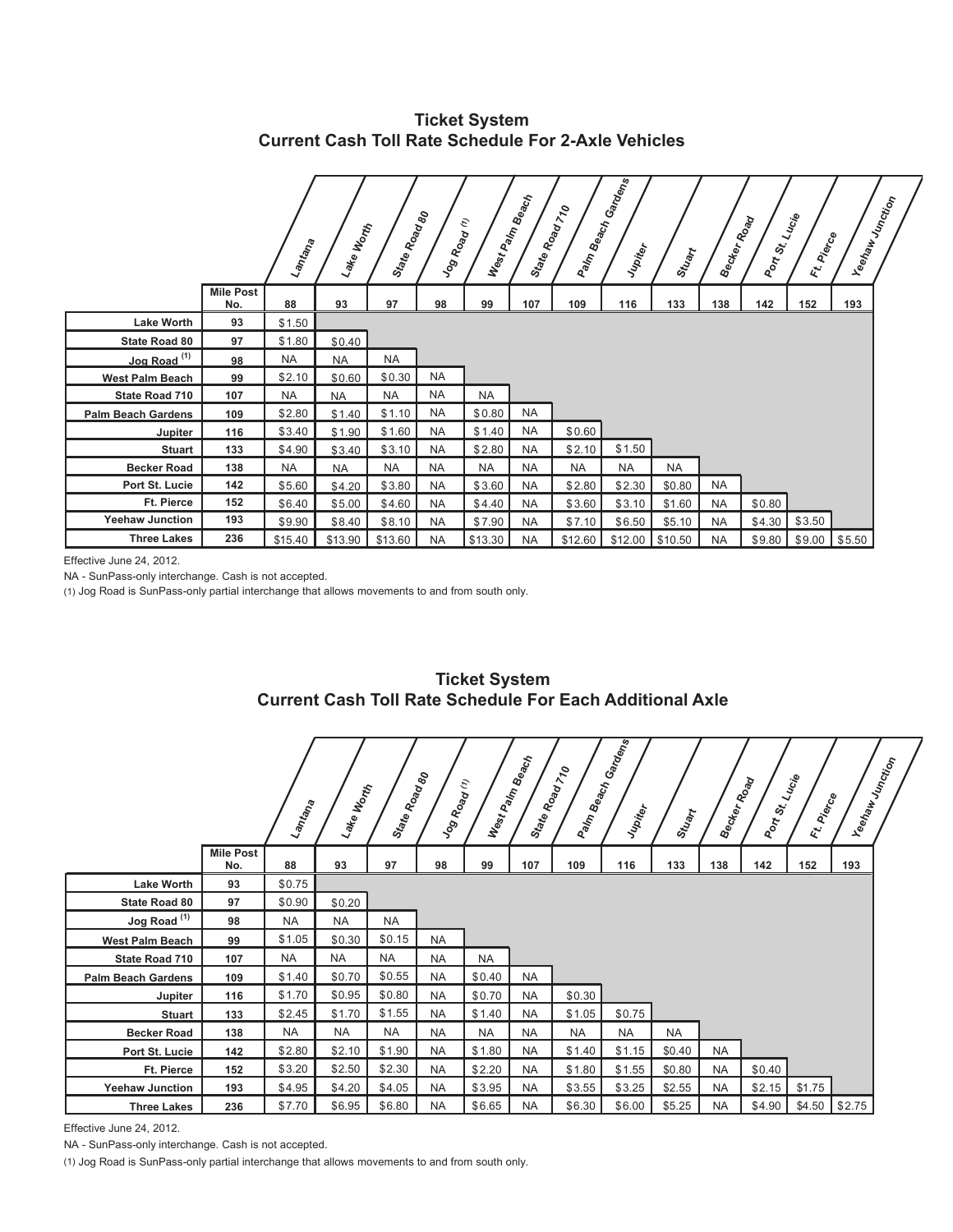#### **Northern Coin System Current SunPass Toll Rate Schedule**

|             |                                |                                | <b>Rate Per Axle</b> |        |                          |                               |         |                       |  |  |  |  |
|-------------|--------------------------------|--------------------------------|----------------------|--------|--------------------------|-------------------------------|---------|-----------------------|--|--|--|--|
| Exit<br>No. | Location                       | <b>Ramps</b><br><b>To/From</b> | 2-Axle               | 3-Axle | 4-Axle                   | 5-Axle                        | 6-Axle  | Add'l<br><b>Axles</b> |  |  |  |  |
| 309         | Junction with I-75             |                                |                      |        |                          | Northern Coin Terminus        |         |                       |  |  |  |  |
| 304         | US 301/Wildwood                | $N-S$                          |                      |        |                          | No toll at this location      |         |                       |  |  |  |  |
| 296         | <b>CR 470</b>                  | <b>North</b>                   | \$1.02               | \$2.04 | \$3.06                   | \$4.08                        | \$5.10  | \$1.02                |  |  |  |  |
|             |                                | South                          |                      |        | No toll at this location |                               |         |                       |  |  |  |  |
| 289         | Leesburg North/US 27           | <b>North</b>                   | \$1.28               | \$2.56 | \$3.84                   | \$5.12                        | \$6.40  | \$1.28                |  |  |  |  |
| 288         | <b>LEESBURG PLAZA</b>          |                                | \$2.81               | \$5.62 | \$8.43                   | \$11.24                       | \$14.05 | \$2.81                |  |  |  |  |
| 285         | Leesburg South/US 27           | South                          | \$1.28               | \$2.56 | \$3.84                   | \$5.12                        | \$6.40  | \$1.28                |  |  |  |  |
| 272         | Winter Garden/Clermont (SR 50) | <b>North</b>                   |                      |        | No toll at this location |                               |         |                       |  |  |  |  |
|             |                                | South                          | \$0.51               | \$1.02 | \$1.53                   | \$2.04                        | \$2.55  | \$0.51                |  |  |  |  |
| 267B        | Ocoee (SR 50)                  | $N-S$                          |                      |        | No toll at this location |                               |         |                       |  |  |  |  |
| 267A        | SR 429/Western Beltway Part A  | $N-S$                          |                      |        | No toll at this location |                               |         |                       |  |  |  |  |
| 265         | SR 408/Holland E-W Expwy.      | $N-S$                          |                      |        | No toll at this location |                               |         |                       |  |  |  |  |
| 259         | Orlando/I-4                    | <b>North</b>                   | \$0.51               | \$1.02 | \$1.53                   | \$2.04                        | \$2.55  | \$0.51                |  |  |  |  |
|             |                                | South                          |                      |        | No toll at this location |                               |         |                       |  |  |  |  |
| 255         | Consulate Drive*               |                                | \$0.77               | \$1.54 | \$2.31                   | \$3.08                        | \$3.85  | \$0.77                |  |  |  |  |
| 254         | Orlando South (US 17/92/441)   | <b>North</b>                   | \$0.77               | \$1.54 | \$2.31                   | \$3.08                        | \$3.85  | \$0.77                |  |  |  |  |
|             |                                | South                          |                      |        | No toll at this location |                               |         |                       |  |  |  |  |
| 249         | Osceola Parkway                | <b>North</b>                   | \$1.02               | \$2.04 | \$3.06                   | \$4.08                        | \$5.10  | \$1.02                |  |  |  |  |
|             |                                | South                          |                      |        | No toll at this location |                               |         |                       |  |  |  |  |
| 244         | Kissimmee-St. Cloud North      | North                          | \$1.28               | \$2.56 | \$3.84                   | \$5.12                        | \$6.40  | \$1.28                |  |  |  |  |
| 242         | Kissimmee-St. Cloud South      | South                          |                      |        | No toll at this location |                               |         |                       |  |  |  |  |
| 240         | Kissimmee Park Road            | <b>North</b>                   | \$1.28               | \$2.56 | \$3.84                   | \$5.12                        | \$6.40  | \$1.28                |  |  |  |  |
| 236         | THREE LAKES PLAZA              |                                |                      |        |                          | Northern Coin/Ticket Terminus |         |                       |  |  |  |  |

Effective July 1, 2013.

\* Exit ramp from south only.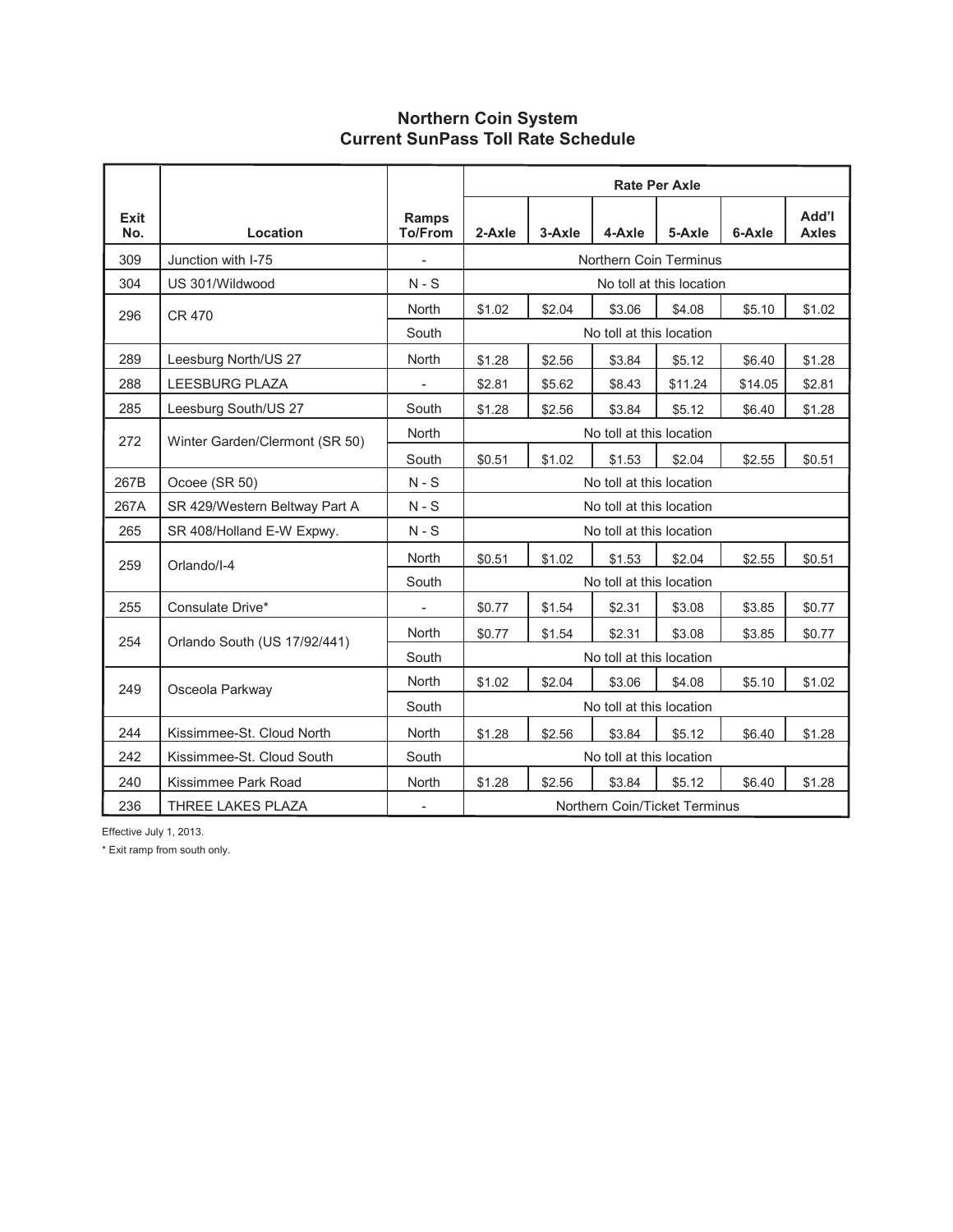## **Northern Coin System Current Cash Toll Rate Schedule**

|                    |                                                                                       |                                | <b>Rate Per Axle</b> |        |                          |         |         |                       |  |  |  |  |
|--------------------|---------------------------------------------------------------------------------------|--------------------------------|----------------------|--------|--------------------------|---------|---------|-----------------------|--|--|--|--|
| <b>Exit</b><br>No. | Location                                                                              | <b>Ramps</b><br><b>To/From</b> | 2-Axle               | 3-Axle | 4-Axle                   | 5-Axle  | 6-Axle  | Add'l<br><b>Axles</b> |  |  |  |  |
| 309                | Junction with I-75                                                                    | $\overline{\phantom{0}}$       |                      |        | Northern Coin Terminus   |         |         |                       |  |  |  |  |
| 304                | US 301/Wildwood                                                                       | $N-S$                          |                      |        | No toll at this location |         |         |                       |  |  |  |  |
| 296                | <b>CR 470</b>                                                                         | North                          | \$1.25               | \$2.50 | \$3.75                   | \$5.00  | \$6.25  | \$1.25                |  |  |  |  |
|                    |                                                                                       | South                          |                      |        | No toll at this location |         |         |                       |  |  |  |  |
| 289                | Leesburg North/US 27                                                                  | North                          | \$1.50               | \$3.00 | \$4.50                   | \$6.00  | \$7.50  | \$1.50                |  |  |  |  |
| 288                | <b>LEESBURG PLAZA</b>                                                                 | $\overline{\phantom{a}}$       | \$3.00               | \$6.00 | \$9.00                   | \$12.00 | \$15.00 | \$3.00                |  |  |  |  |
| 285                | Leesburg South/US 27                                                                  | South                          | \$1.50               | \$3.00 | \$4.50                   | \$6.00  | \$7.50  | \$1.50                |  |  |  |  |
| 272                | Winter Garden/Clermont (SR 50)                                                        | North                          |                      |        | No toll at this location |         |         |                       |  |  |  |  |
|                    |                                                                                       | South                          | \$0.75               | \$1.50 | \$2.25                   | \$3.00  | \$3.75  | \$0.75                |  |  |  |  |
| 267B               | Ocoee (SR 50)                                                                         | $N-S$                          |                      |        | No toll at this location |         |         |                       |  |  |  |  |
| 267A               | SR 429/Western Beltway Part A                                                         | $N-S$                          |                      |        | No toll at this location |         |         |                       |  |  |  |  |
| 265                | SR 408/Holland E-W Expwy.                                                             | $N-S$                          |                      |        | No toll at this location |         |         |                       |  |  |  |  |
| 259                | Orlando/I-4                                                                           | North                          | \$0.75               | \$1.50 | \$2.25                   | \$3.00  | \$3.75  | \$0.75                |  |  |  |  |
|                    |                                                                                       | South                          |                      |        | No toll at this location |         |         |                       |  |  |  |  |
| 255                | Consulate Drive*                                                                      |                                |                      |        | SunPass-only ramp        |         |         |                       |  |  |  |  |
| 254                | Orlando South (US 17/92/441)                                                          | North                          | \$1.00               | \$2.00 | \$3.00                   | \$4.00  | \$5.00  | \$1.00                |  |  |  |  |
|                    |                                                                                       | South                          |                      |        | No toll at this location |         |         |                       |  |  |  |  |
| 249                | Osceola Parkway                                                                       | North                          | \$1.25               | \$2.50 | \$3.75                   | \$5.00  | \$6.25  | \$1.25                |  |  |  |  |
|                    |                                                                                       | South                          |                      |        | No toll at this location |         |         |                       |  |  |  |  |
| 244                | Kissimmee-St. Cloud North                                                             | North                          | \$1.50               | \$3.00 | \$4.50                   | \$6.00  | \$7.50  | \$1.50                |  |  |  |  |
| 242                | Kissimmee-St. Cloud South                                                             | South                          |                      |        | No toll at this location |         |         |                       |  |  |  |  |
| 240                | Kissimmee Park Road                                                                   | North                          |                      |        | SunPass-only ramps       |         |         |                       |  |  |  |  |
| 236                | <b>THREE LAKES PLAZA</b><br>Northern Coin/Ticket Terminus<br>$\overline{\phantom{a}}$ |                                |                      |        |                          |         |         |                       |  |  |  |  |

Effective June 24, 2012.

\* Exit ramp from south only.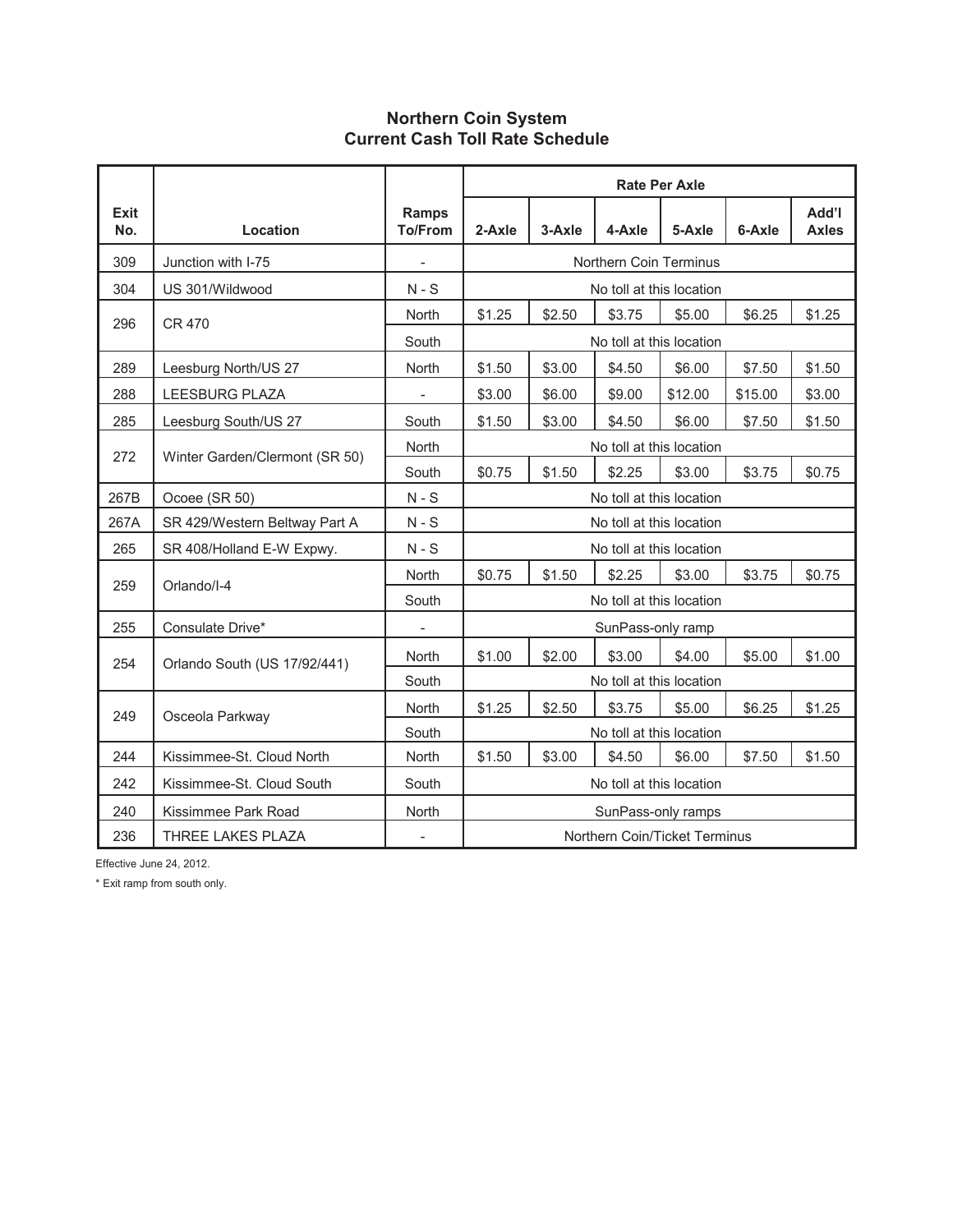## **Sawgrass Expressway Current SunPass Toll Rate Schedule**

|                    |                                                |                                                        | <b>Rate Per Axle</b><br>Add'l |        |                              |        |        |                          |  |  |  |  |
|--------------------|------------------------------------------------|--------------------------------------------------------|-------------------------------|--------|------------------------------|--------|--------|--------------------------|--|--|--|--|
| <b>Exit</b><br>No. | Location                                       | Ramps<br><b>To/From</b>                                | 2-Axle                        | 3-Axle | 4-Axle                       | 5-Axle | 6-Axle | <b>Axles</b>             |  |  |  |  |
|                    | Junction with Powerline<br>Road/SW 10th Street |                                                        |                               |        | Sawgrass Expressway Terminus |        |        |                          |  |  |  |  |
| 20                 | Florida's Turnpike                             | West                                                   |                               |        | No toll at this location     |        |        |                          |  |  |  |  |
|                    | <b>DEERFIELD PLAZA</b>                         | $\overline{\phantom{a}}$                               | \$1.02                        | \$2.04 | \$3.06                       | \$4.08 | \$5.10 | \$1.02                   |  |  |  |  |
| 19                 | Lyons Road                                     | West                                                   | \$0.77                        | \$0.77 | \$0.77                       | \$0.77 | \$0.77 |                          |  |  |  |  |
|                    |                                                | East                                                   |                               |        | No toll at this location     |        |        |                          |  |  |  |  |
| 18                 | US 441 (SR 7)                                  | West                                                   | \$0.51                        | \$0.51 | \$0.51                       | \$0.51 | \$0.51 |                          |  |  |  |  |
|                    |                                                | East<br>No toll at this location                       |                               |        |                              |        |        |                          |  |  |  |  |
| 15                 | <b>University Drive</b>                        | \$0.26<br>\$0.26<br>\$0.26<br>\$0.26<br>\$0.26<br>West |                               |        |                              |        |        |                          |  |  |  |  |
|                    |                                                | East                                                   |                               |        | No toll at this location     |        |        |                          |  |  |  |  |
| 14                 | Coral Ridge Drive                              | $E - W$                                                |                               |        | No toll at this location     |        |        |                          |  |  |  |  |
| 11                 | Sample Road                                    | North                                                  | \$0.26                        | \$0.26 | \$0.26                       | \$0.26 | \$0.26 | $\overline{\phantom{a}}$ |  |  |  |  |
|                    |                                                | South                                                  |                               |        | No toll at this location     |        |        |                          |  |  |  |  |
| 8                  | <b>Atlantic Boulevard</b>                      | <b>North</b>                                           | \$0.51                        | \$0.51 | \$0.51                       | \$0.51 | \$0.51 |                          |  |  |  |  |
|                    |                                                | South                                                  |                               |        | No toll at this location     |        |        |                          |  |  |  |  |
| 5                  | <b>Commercial Boulevard</b>                    | <b>North</b>                                           | \$0.51                        | \$0.51 | \$0.51                       | \$0.51 | \$0.51 |                          |  |  |  |  |
|                    |                                                | South                                                  |                               |        | No toll at this location     |        |        |                          |  |  |  |  |
| 3                  | Oakland Park Boulevard                         | North                                                  | \$0.77                        | \$0.77 | \$0.77                       | \$0.77 | \$0.77 | $\overline{\phantom{a}}$ |  |  |  |  |
|                    |                                                | South                                                  | No toll at this location      |        |                              |        |        |                          |  |  |  |  |
| 1B                 | <b>BB&amp;T Center Ramps</b>                   | South                                                  | \$1.02                        | \$2.04 | \$3.06                       | \$4.08 | \$5.10 | \$1.02                   |  |  |  |  |
|                    | <b>SUNRISE PLAZA</b>                           |                                                        | \$1.02                        | \$2.04 | \$3.06                       | \$4.08 | \$5.10 | \$1.02                   |  |  |  |  |
| 1A                 | Sunrise Boulevard                              | $N-S$                                                  |                               |        | No toll at this location     |        |        |                          |  |  |  |  |
|                    | Junction with I-75/I-595                       |                                                        |                               |        | Sawgrass Expressway Terminus |        |        |                          |  |  |  |  |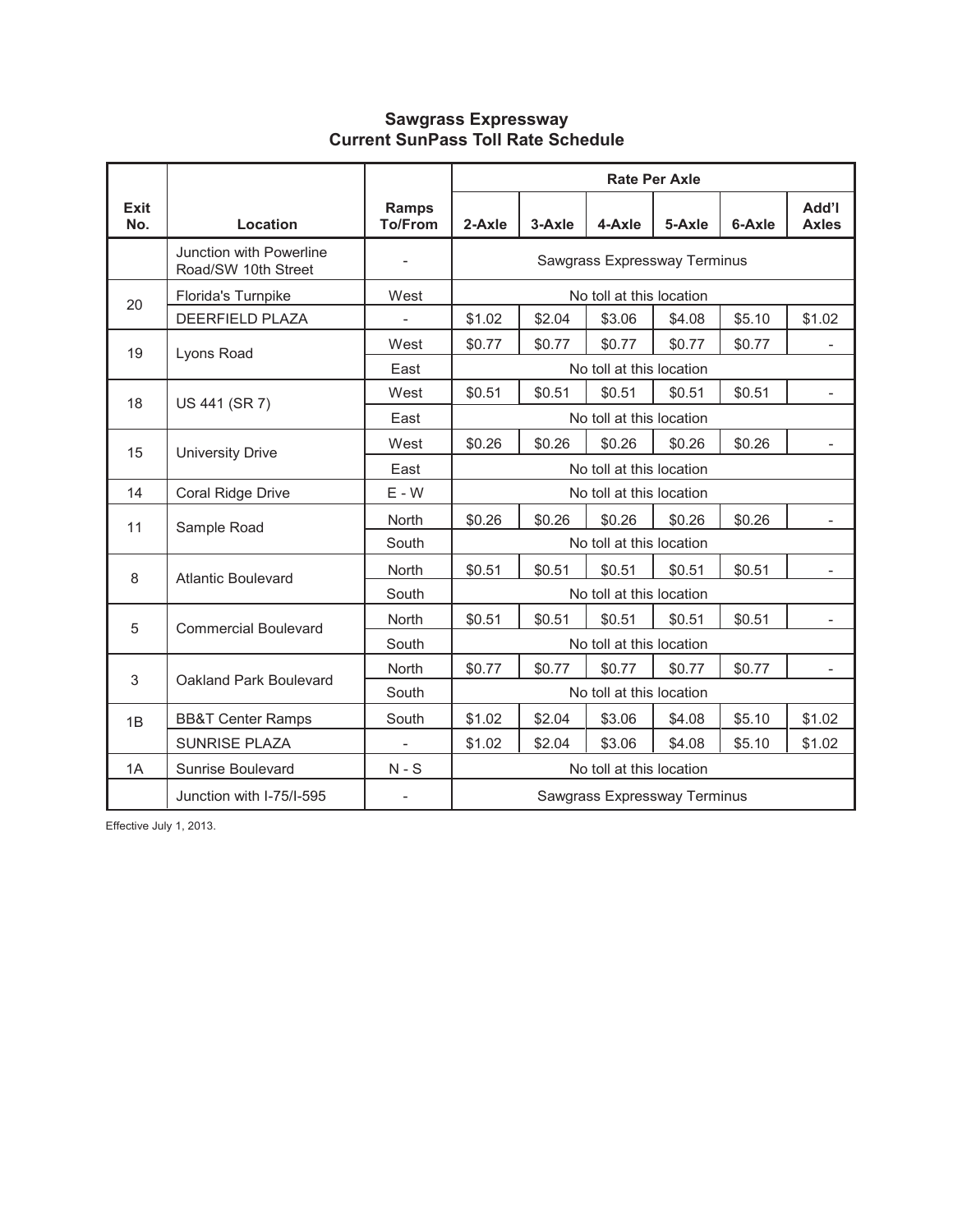#### **Sawgrass Expressway Current Cash Toll Rate Schedule**

|             |                                                |                                |                                                                            |        |                              | <b>Rate Per Axle</b> |        |                          |
|-------------|------------------------------------------------|--------------------------------|----------------------------------------------------------------------------|--------|------------------------------|----------------------|--------|--------------------------|
| Exit<br>No. | Location                                       | <b>Ramps</b><br><b>To/From</b> | 2-Axle                                                                     | 3-Axle | 4-Axle                       | 5-Axle               | 6-Axle | Add'l<br><b>Axles</b>    |
|             | Junction with Powerline<br>Road/SW 10th Street | $\overline{\phantom{0}}$       |                                                                            |        | Sawgrass Expressway Terminus |                      |        |                          |
| 20          | Florida's Turnpike                             | West                           |                                                                            |        | No toll at this location     |                      |        |                          |
|             | <b>DEERFIELD PLAZA</b>                         |                                | \$1.25                                                                     | \$2.50 | \$3.75                       | \$5.00               | \$6.25 | \$1.25                   |
| 19          | Lyons Road                                     | West                           | \$1.00<br>\$1.00<br>\$1.00<br>\$1.00<br>\$1.00                             |        |                              |                      |        |                          |
|             |                                                | East                           | No toll at this location                                                   |        |                              |                      |        |                          |
| 18          | US 441 (SR 7)                                  | West                           | \$0.75<br>\$0.75<br>\$0.75<br>\$0.75<br>\$0.75<br>$\overline{\phantom{a}}$ |        |                              |                      |        |                          |
|             |                                                | East                           | No toll at this location                                                   |        |                              |                      |        |                          |
| 15          | <b>University Drive</b>                        | West                           | \$0.50<br>\$0.50<br>\$0.50<br>\$0.50<br>\$0.50<br>$\overline{\phantom{a}}$ |        |                              |                      |        |                          |
|             |                                                | East                           | No toll at this location                                                   |        |                              |                      |        |                          |
| 14          | Coral Ridge Drive                              | $E - W$                        |                                                                            |        | No toll at this location     |                      |        |                          |
| 11          | Sample Road                                    | <b>North</b>                   | \$0.50                                                                     | \$0.50 | \$0.50                       | \$0.50               | \$0.50 | $\overline{\phantom{a}}$ |
|             |                                                | South                          |                                                                            |        | No toll at this location     |                      |        |                          |
| 8           | <b>Atlantic Boulevard</b>                      | <b>North</b>                   | \$0.75                                                                     | \$0.75 | \$0.75                       | \$0.75               | \$0.75 |                          |
|             |                                                | South                          |                                                                            |        | No toll at this location     |                      |        |                          |
| 5           | <b>Commercial Boulevard</b>                    | <b>North</b>                   | \$0.75                                                                     | \$0.75 | \$0.75                       | \$0.75               | \$0.75 | $\overline{\phantom{a}}$ |
|             |                                                | South                          |                                                                            |        | No toll at this location     |                      |        |                          |
| 3           | Oakland Park Boulevard                         | <b>North</b>                   | \$1.00                                                                     | \$1.00 | \$1.00                       | \$1.00               | \$1.00 | $\overline{\phantom{a}}$ |
|             |                                                | South                          | No toll at this location                                                   |        |                              |                      |        |                          |
| 1B          | <b>BB&amp;T Center Ramps</b>                   | South                          | \$1.25<br>\$2.50<br>\$3.75<br>\$6.25<br>\$1.25<br>\$5.00                   |        |                              |                      |        |                          |
|             | <b>SUNRISE PLAZA</b>                           |                                | \$2.50<br>\$1.25<br>\$3.75<br>\$5.00<br>\$6.25<br>\$1.25                   |        |                              |                      |        |                          |
| 1A          | Sunrise Boulevard                              | $N-S$                          |                                                                            |        | No toll at this location     |                      |        |                          |
|             | Junction with I-75/I-595                       |                                | Sawgrass Expressway Terminus                                               |        |                              |                      |        |                          |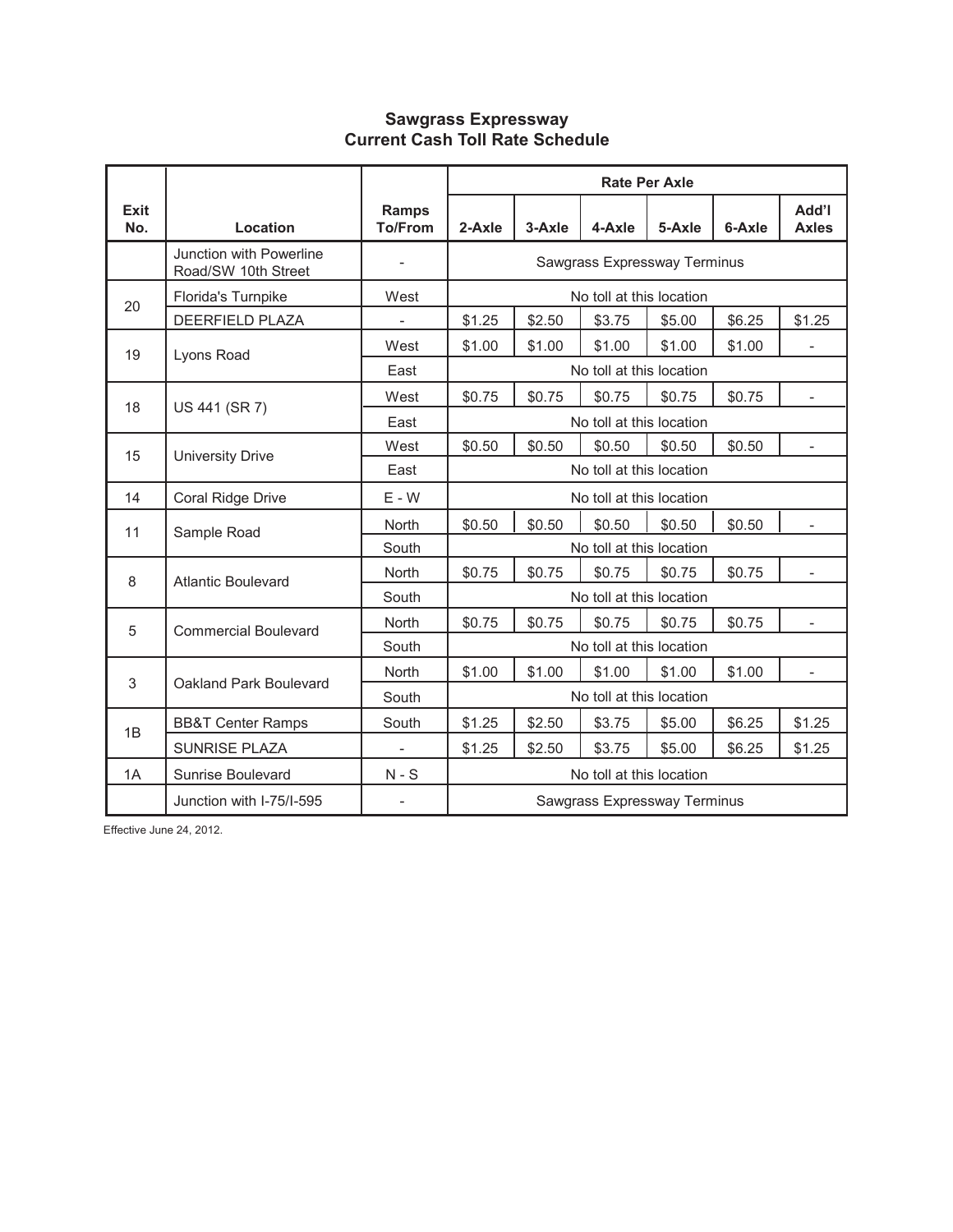#### **Seminole Expressway Current SunPass Toll Rate Schedule**

|             |                         |                                |                                                          |                          |                              | <b>Rate Per Axle</b> |         |                       |  |
|-------------|-------------------------|--------------------------------|----------------------------------------------------------|--------------------------|------------------------------|----------------------|---------|-----------------------|--|
| Exit<br>No. | Location                | <b>Ramps</b><br><b>To/From</b> | 2-Axle                                                   | 3-Axle                   | 4-Axle                       | 5-Axle               | 6-Axle  | Add'l<br><b>Axles</b> |  |
| 55          | Junction with I-4       |                                |                                                          |                          | Seminole Expressway Terminus |                      |         |                       |  |
| 54          | <b>Rinehart Road</b>    | $N-S$                          |                                                          | No toll at this location |                              |                      |         |                       |  |
| 52          | <b>CR 46A</b>           | <b>North</b>                   | \$0.26<br>\$0.52<br>\$0.78<br>\$1.04<br>\$1.30           |                          |                              |                      |         |                       |  |
|             |                         | South                          |                                                          |                          | No toll at this location     |                      |         |                       |  |
| 50          | <b>US 17/92</b>         | <b>North</b>                   | \$0.51<br>\$1.02<br>\$2.04<br>\$2.55<br>\$0.51<br>\$1.53 |                          |                              |                      |         |                       |  |
|             |                         | South                          | No toll at this location                                 |                          |                              |                      |         |                       |  |
| 49          | Lake Mary Boulevard     | <b>North</b>                   | \$0.51                                                   | \$1.02                   | \$1.53                       | \$2.04               | \$2.55  | \$0.51                |  |
|             | (CR 427)                | South                          |                                                          |                          | No toll at this location     |                      |         |                       |  |
| 47          | <b>LAKE JESUP PLAZA</b> |                                | \$2.04                                                   | \$4.08                   | \$6.12                       | \$8.16               | \$10.20 | \$2.04                |  |
| 44          | SR 434                  | <b>North</b>                   |                                                          |                          | No toll at this location     |                      |         |                       |  |
|             |                         | South                          | \$0.77                                                   | \$1.54                   | \$2.31                       | \$3.08               | \$3.85  | \$0.77                |  |
|             |                         | <b>North</b>                   |                                                          |                          | No toll at this location     |                      |         |                       |  |
| 41          | Red Bug Lake Road       | South                          | \$1.02<br>\$2.55<br>\$0.51<br>\$1.53<br>\$2.04           |                          |                              |                      |         |                       |  |
| 38          | SR 426/Aloma Avenue     | <b>North</b>                   |                                                          |                          | No toll at this location     |                      |         |                       |  |
|             |                         | South                          | \$0.26                                                   | \$0.52                   | \$0.78                       | \$1.04               | \$1.30  | \$0.26                |  |
|             | Junction with GreeneWay | $\overline{\phantom{a}}$       | Seminole Expressway Terminus                             |                          |                              |                      |         |                       |  |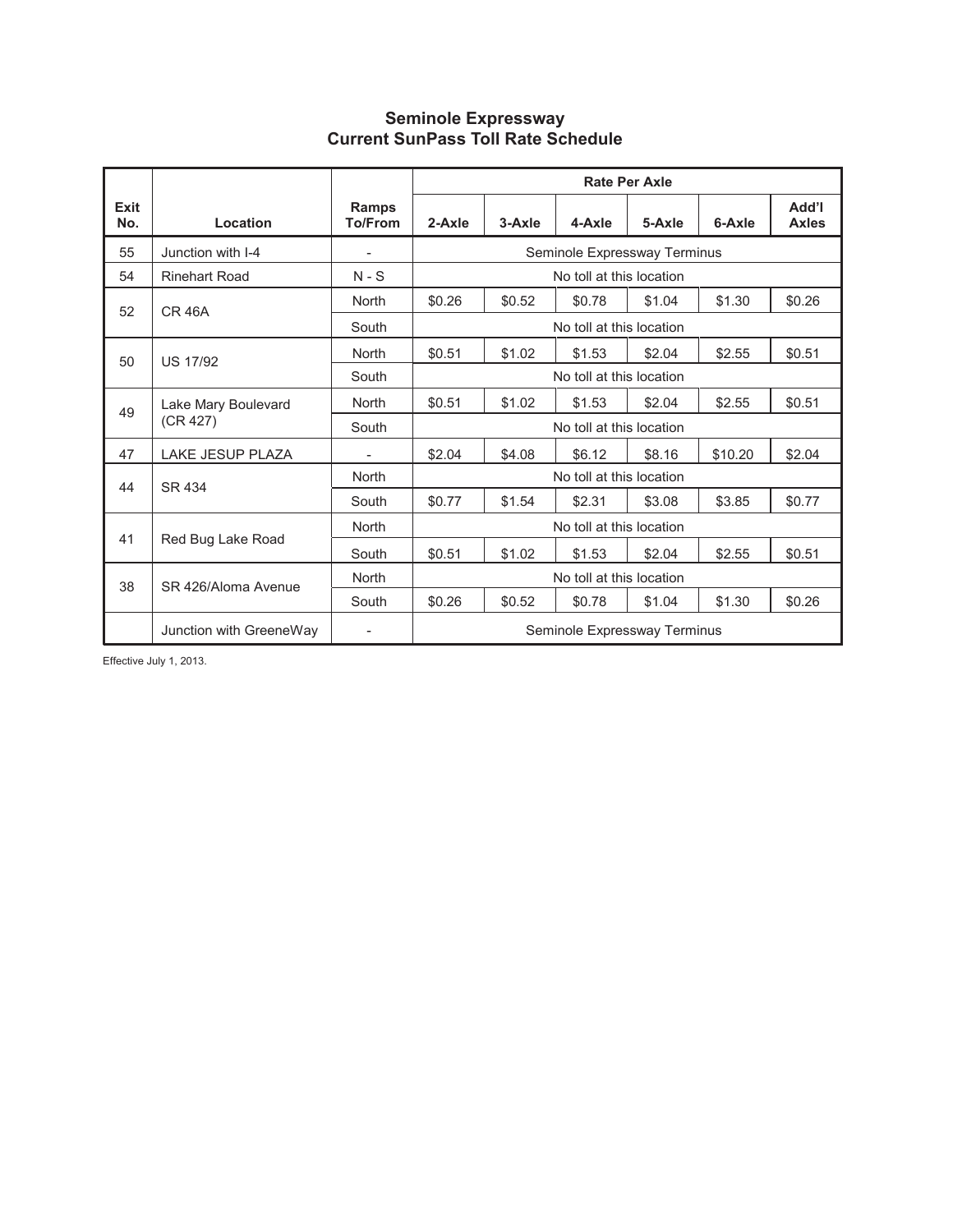# **Seminole Expressway Current Cash Toll Rate Schedule**

|             |                         |                         |                                                          |                          |                              | <b>Rate Per Axle</b> |         |                       |  |
|-------------|-------------------------|-------------------------|----------------------------------------------------------|--------------------------|------------------------------|----------------------|---------|-----------------------|--|
| Exit<br>No. | Location                | Ramps<br><b>To/From</b> | 2-Axle                                                   | 3-Axle                   | 4-Axle                       | 5-Axle               | 6-Axle  | Add'l<br><b>Axles</b> |  |
| 55          | Junction with I-4       |                         |                                                          |                          | Seminole Expressway Terminus |                      |         |                       |  |
| 54          | <b>Rinehart Road</b>    | $N-S$                   |                                                          | No toll at this location |                              |                      |         |                       |  |
| 52          | <b>CR 46A</b>           | North                   | \$0.50                                                   | \$1.00                   | \$1.50                       | \$2.00               | \$2.50  | \$0.50                |  |
|             |                         | South                   |                                                          |                          | No toll at this location     |                      |         |                       |  |
|             |                         | North                   | \$0.75<br>\$3.75<br>\$1.50<br>\$2.25<br>\$3.00<br>\$0.75 |                          |                              |                      |         |                       |  |
| 50          | <b>US 17/92</b>         | South                   | No toll at this location                                 |                          |                              |                      |         |                       |  |
| 49          | Lake Mary Boulevard     | North                   | \$3.75<br>\$0.75<br>\$1.50<br>\$2.25<br>\$3.00           |                          |                              |                      |         |                       |  |
|             | (CR 427)                | South                   |                                                          |                          | No toll at this location     |                      |         |                       |  |
| 47          | <b>LAKE JESUP PLAZA</b> |                         | \$2.25                                                   | \$4.50                   | \$6.75                       | \$9.00               | \$11.25 | \$2.25                |  |
|             |                         | North                   |                                                          |                          | No toll at this location     |                      |         |                       |  |
| 44          | SR 434                  | South                   | \$1.00                                                   | \$2.00                   | \$3.00                       | \$4.00               | \$5.00  | \$1.00                |  |
| 41          |                         | North                   | No toll at this location                                 |                          |                              |                      |         |                       |  |
|             | Red Bug Lake Road       | South                   | \$3.00<br>\$3.75<br>\$0.75<br>\$1.50<br>\$2.25<br>\$0.75 |                          |                              |                      |         |                       |  |
|             |                         | North                   | No toll at this location                                 |                          |                              |                      |         |                       |  |
| 38          | SR 426/Aloma Avenue     | South                   | \$0.50                                                   | \$1.00                   | \$1.50                       | \$2.00               | \$2.50  | \$0.50                |  |
|             | Junction with GreeneWay |                         | Seminole Expressway Terminus                             |                          |                              |                      |         |                       |  |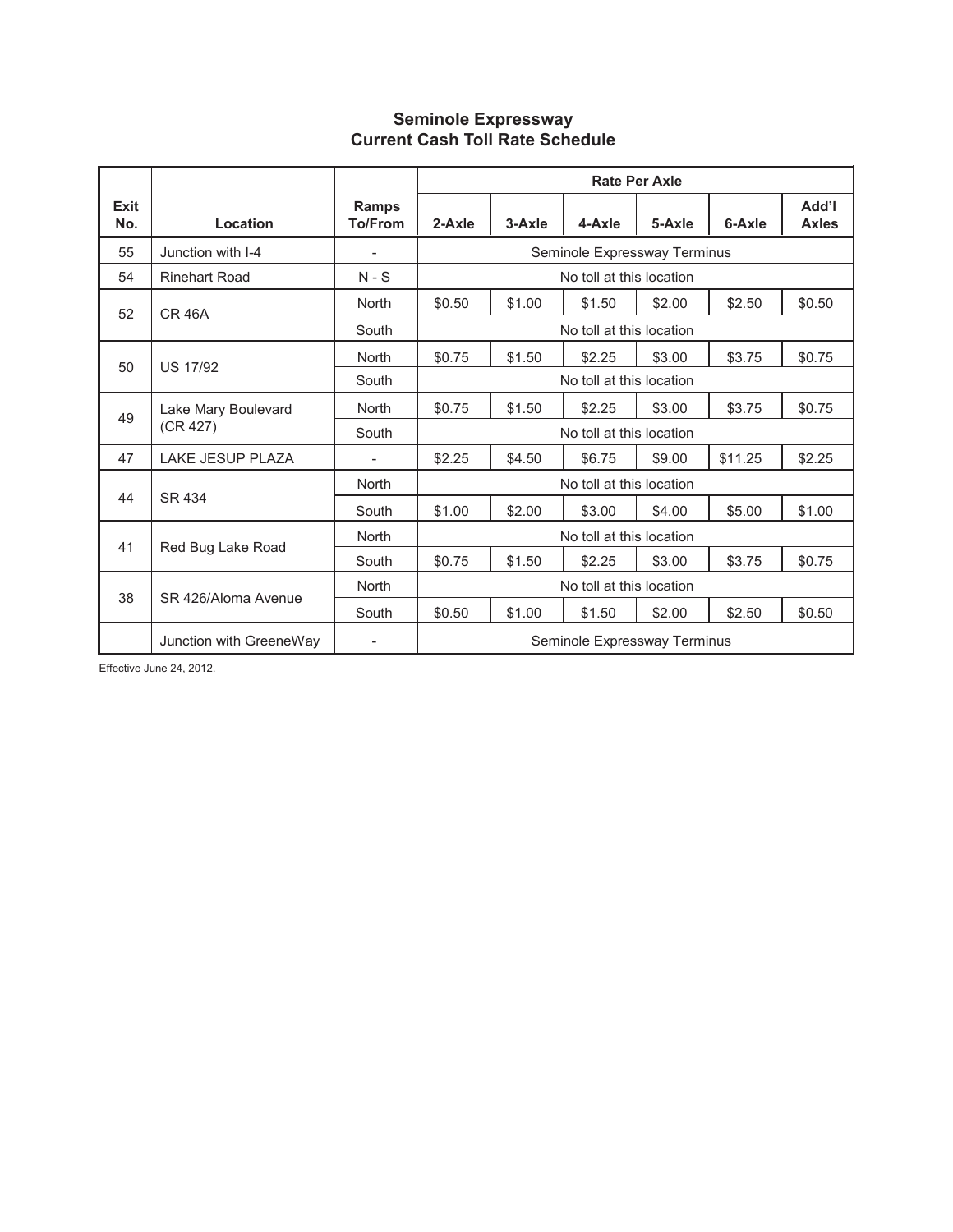### **Veterans Expressway Current SunPass Toll Rate Schedule**

|                    |                          |                                |                                                          | <b>Rate Per Axle</b>                           |                              |        |        |                       |  |
|--------------------|--------------------------|--------------------------------|----------------------------------------------------------|------------------------------------------------|------------------------------|--------|--------|-----------------------|--|
| <b>Exit</b><br>No. | Location                 | <b>Ramps</b><br><b>To/From</b> | 2-Axle                                                   | 3-Axle                                         | 4-Axle                       | 5-Axle | 6-Axle | I'bbA<br><b>Axles</b> |  |
|                    | Junction with Dale Mabry | $\overline{a}$                 |                                                          |                                                | Veterans Expressway Terminus |        |        |                       |  |
| $12 \overline{ }$  | <b>Hutchinson Road</b>   | North                          | \$0.51                                                   | \$1.02                                         | \$1.53                       | \$2.04 | \$2.55 | \$0.51                |  |
|                    |                          | South                          |                                                          |                                                | No toll at this location     |        |        |                       |  |
| 11                 | SUGARWOOD PLAZA          | $\overline{\phantom{0}}$       | \$0.77                                                   | \$3.85<br>\$1.54<br>\$2.31<br>\$3.08<br>\$0.77 |                              |        |        |                       |  |
| 10                 | <b>Ehrlich Road</b>      | $N-S$                          |                                                          |                                                | No toll at this location     |        |        |                       |  |
| 9                  | Gunn Highway             | North                          | \$0.26                                                   | \$0.52                                         | \$0.78                       | \$1.04 | \$1.30 | \$0.26                |  |
|                    |                          | South                          |                                                          |                                                | No toll at this location     |        |        |                       |  |
| 8                  | <b>Wilsky Boulevard</b>  | North                          | \$0.51<br>\$2.04<br>\$2.55<br>\$0.51<br>\$1.02<br>\$1.53 |                                                |                              |        |        |                       |  |
| $\overline{7}$     | Linebaugh Avenue         | South                          |                                                          |                                                | No toll at this location     |        |        |                       |  |
| 6B                 | Anderson Road            | L,                             | \$1.02                                                   | \$2.04                                         | \$3.06                       | \$4.08 | \$5.10 | \$1.02                |  |
|                    | ANDERSON PLAZA           | $\overline{\phantom{0}}$       | \$1.02                                                   | \$2.04                                         | \$3.06                       | \$4.08 | \$5.10 | \$1.02                |  |
| 6A                 | <b>Waters Avenue</b>     | North                          |                                                          |                                                | No toll at this location     |        |        |                       |  |
|                    |                          | South                          | \$0.51                                                   | \$1.02                                         | \$1.53                       | \$2.04 | \$2.55 | \$0.51                |  |
| 4                  | Hillsborough Avenue      | North                          | No toll at this location                                 |                                                |                              |        |        |                       |  |
|                    |                          | South                          | \$0.26<br>\$0.52<br>\$0.78<br>\$1.04<br>\$1.30<br>\$0.26 |                                                |                              |        |        |                       |  |
| 3                  | Memorial Highway         | $N - S$                        | No toll at this location                                 |                                                |                              |        |        |                       |  |
| 2B                 | Independence Parkway     | South                          | No toll at this location                                 |                                                |                              |        |        |                       |  |
| 2A                 | Junction with SR 60      |                                | Veterans Expressway Terminus                             |                                                |                              |        |        |                       |  |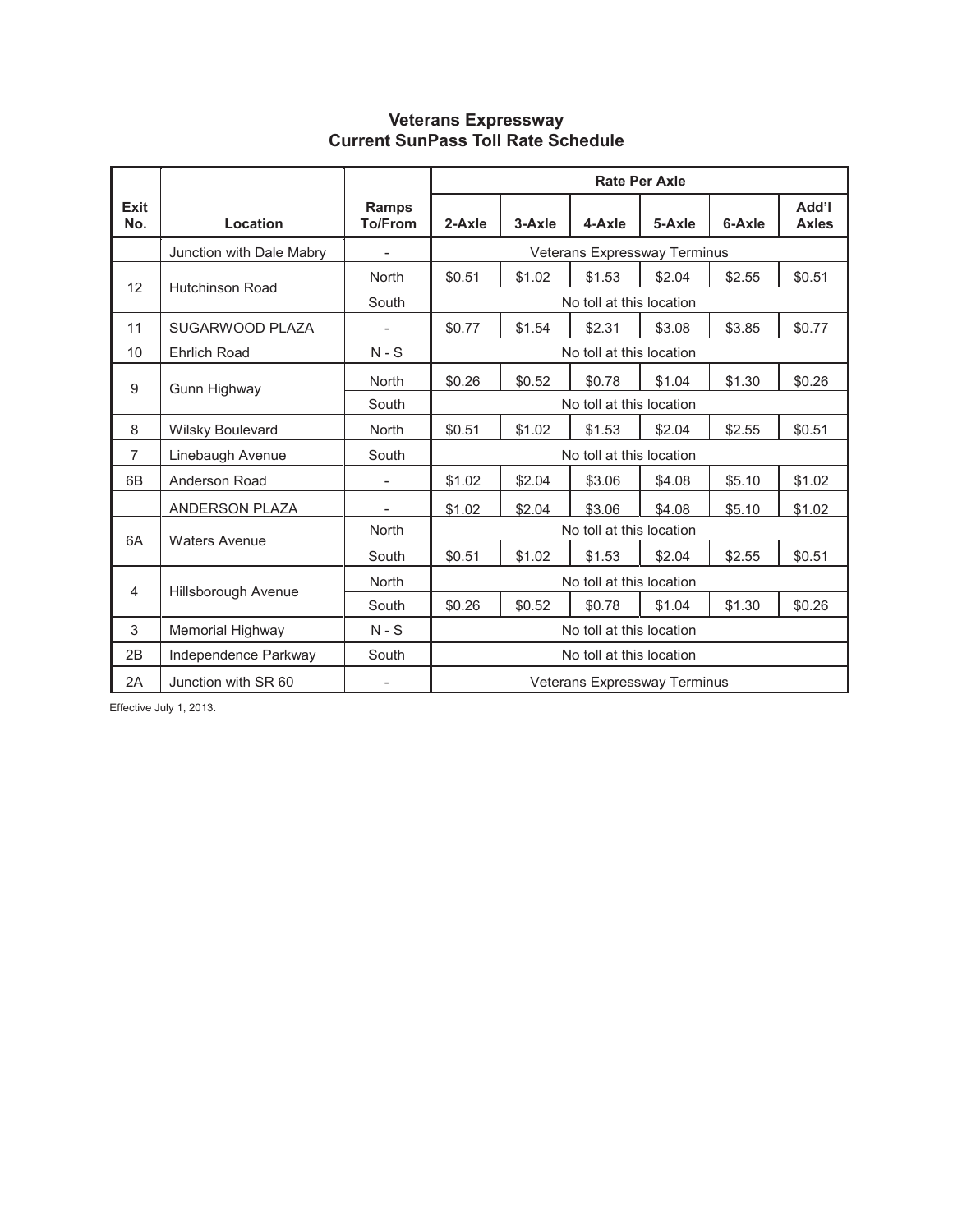## **Veterans Expressway Current Cash Toll Rate Schedule**

|                |                          |                                |                                                          |                                                |                              | <b>Rate Per Axle</b> |        |                              |  |
|----------------|--------------------------|--------------------------------|----------------------------------------------------------|------------------------------------------------|------------------------------|----------------------|--------|------------------------------|--|
| Exit<br>No.    | Location                 | <b>Ramps</b><br><b>To/From</b> | 2-Axle                                                   | 3-Axle                                         | 4-Axle                       | 5-Axle               | 6-Axle | <b>Add'l</b><br><b>Axles</b> |  |
|                | Junction with Dale Mabry | $\overline{\phantom{a}}$       |                                                          |                                                | Veterans Expressway Terminus |                      |        |                              |  |
| 12             | <b>Hutchinson Road</b>   | North                          | \$0.75                                                   | \$1.50                                         | \$2.25                       | \$3.00               | \$3.75 | \$0.75                       |  |
|                |                          | South                          |                                                          |                                                | No toll at this location     |                      |        |                              |  |
| 11             | SUGARWOOD PLAZA          | $\overline{\phantom{a}}$       | \$1.00                                                   | \$2.00<br>\$3.00<br>\$5.00<br>\$1.00<br>\$4.00 |                              |                      |        |                              |  |
| 10             | <b>Ehrlich Road</b>      | $N-S$                          |                                                          |                                                | No toll at this location     |                      |        |                              |  |
| 9              | Gunn Highway             | North                          | \$0.50                                                   | \$1.00                                         | \$1.50                       | \$2.00               | \$2.50 | \$0.50                       |  |
|                |                          | South                          |                                                          |                                                | No toll at this location     |                      |        |                              |  |
| 8              | Wilsky Boulevard         | North                          | \$3.75<br>\$0.75<br>\$1.50<br>\$2.25<br>\$3.00<br>\$0.75 |                                                |                              |                      |        |                              |  |
| 7              | Linebaugh Avenue         | South                          |                                                          |                                                | No toll at this location     |                      |        |                              |  |
| 6 <sub>B</sub> | Anderson Road            |                                | \$1.25                                                   | \$2.50                                         | \$3.75                       | \$5.00               | \$6.25 | \$1.25                       |  |
|                | <b>ANDERSON PLAZA</b>    |                                | \$1.25                                                   | \$2.50                                         | \$3.75                       | \$5.00               | \$6.25 | \$1.25                       |  |
| 6A             | <b>Waters Avenue</b>     | North                          |                                                          |                                                | No toll at this location     |                      |        |                              |  |
|                |                          | South                          | \$0.75                                                   | \$1.50                                         | \$2.25                       | \$3.00               | \$3.75 | \$0.75                       |  |
| $\overline{4}$ |                          | <b>North</b>                   | No toll at this location                                 |                                                |                              |                      |        |                              |  |
|                | Hillsborough Avenue      | South                          | \$2.50<br>\$0.50<br>\$1.00<br>\$1.50<br>\$2.00<br>\$0.50 |                                                |                              |                      |        |                              |  |
| 3              | Memorial Highway         | $N-S$                          | No toll at this location                                 |                                                |                              |                      |        |                              |  |
| 2B             | Independence Parkway     | South                          | No toll at this location                                 |                                                |                              |                      |        |                              |  |
| 2A             | Junction with SR 60      |                                | Veterans Expressway Terminus                             |                                                |                              |                      |        |                              |  |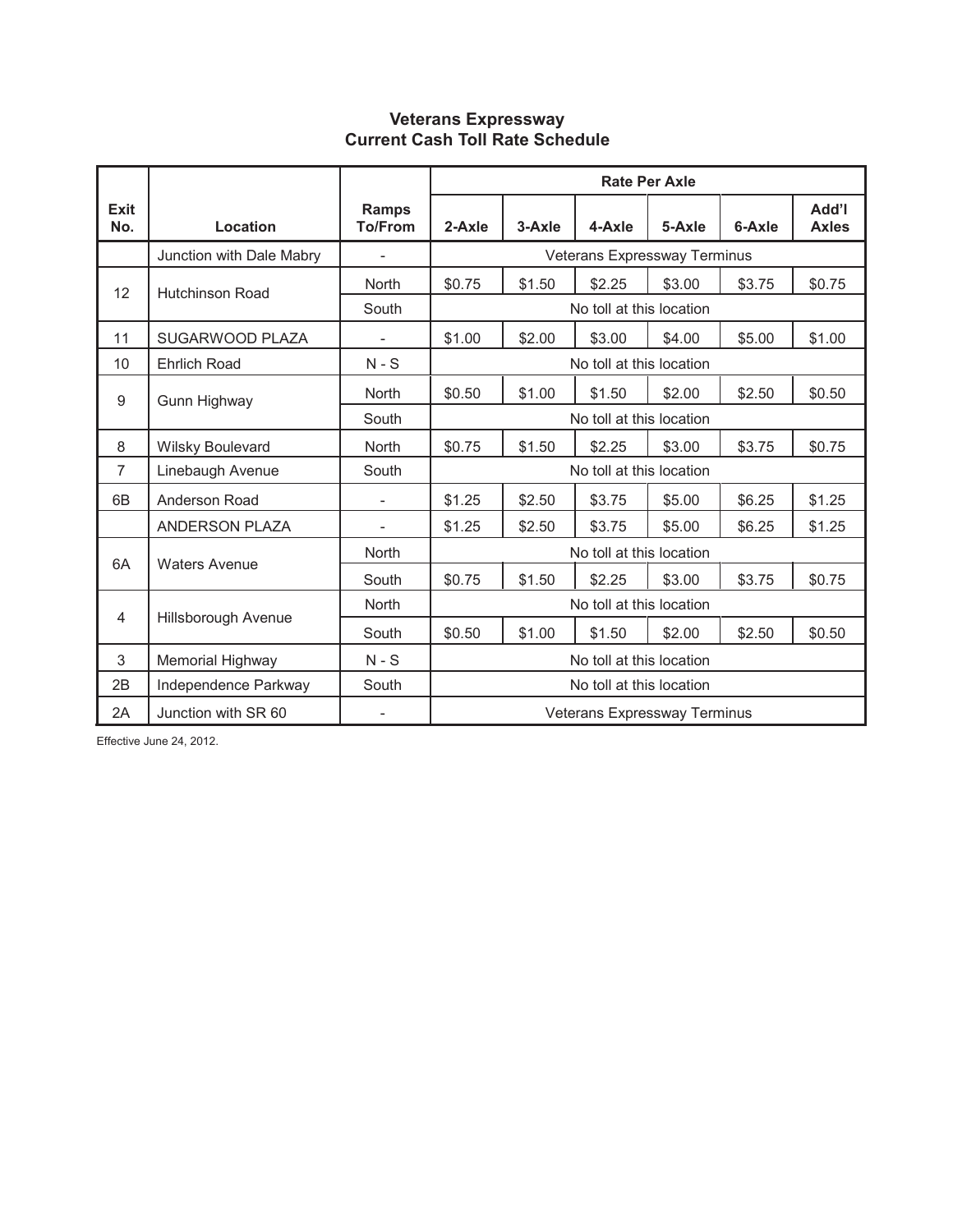## **Southern Connector Extension Current SunPass Toll Rate Schedule**

|             |                           |                          |                                                          | <b>Rate Per Axle</b> |                          |        |        |                       |  |
|-------------|---------------------------|--------------------------|----------------------------------------------------------|----------------------|--------------------------|--------|--------|-----------------------|--|
| Exit<br>No. | Location                  | Ramps<br><b>To/From</b>  | 2-Axle                                                   | 3-Axle               | 4-Axle                   | 5-Axle | 6-Axle | Add'l<br><b>Axles</b> |  |
|             | GreeneWay Junction        | ۰                        | Southern Connector Extension Terminus                    |                      |                          |        |        |                       |  |
| 3           | Osceola Parkway           | North                    | \$1.53<br>\$2.04<br>\$2.55<br>\$0.51<br>\$1.02           |                      |                          |        |        |                       |  |
|             |                           | South                    |                                                          |                      | No toll at this location |        |        |                       |  |
| 2           | <b>Celebration Avenue</b> | <b>North</b>             | \$0.51                                                   | \$1.02               | \$1.53                   | \$2.04 | \$2.55 | \$0.51                |  |
|             | (US 192)                  | South                    | No toll at this location                                 |                      |                          |        |        |                       |  |
| 1           | <b>CELEBRATION PLAZA</b>  | $\overline{\phantom{a}}$ | \$2.31<br>\$3.85<br>\$0.77<br>\$0.77<br>\$1.54<br>\$3.08 |                      |                          |        |        |                       |  |
| 0           | Junction with I-4         |                          | Southern Connector Extension Terminus                    |                      |                          |        |        |                       |  |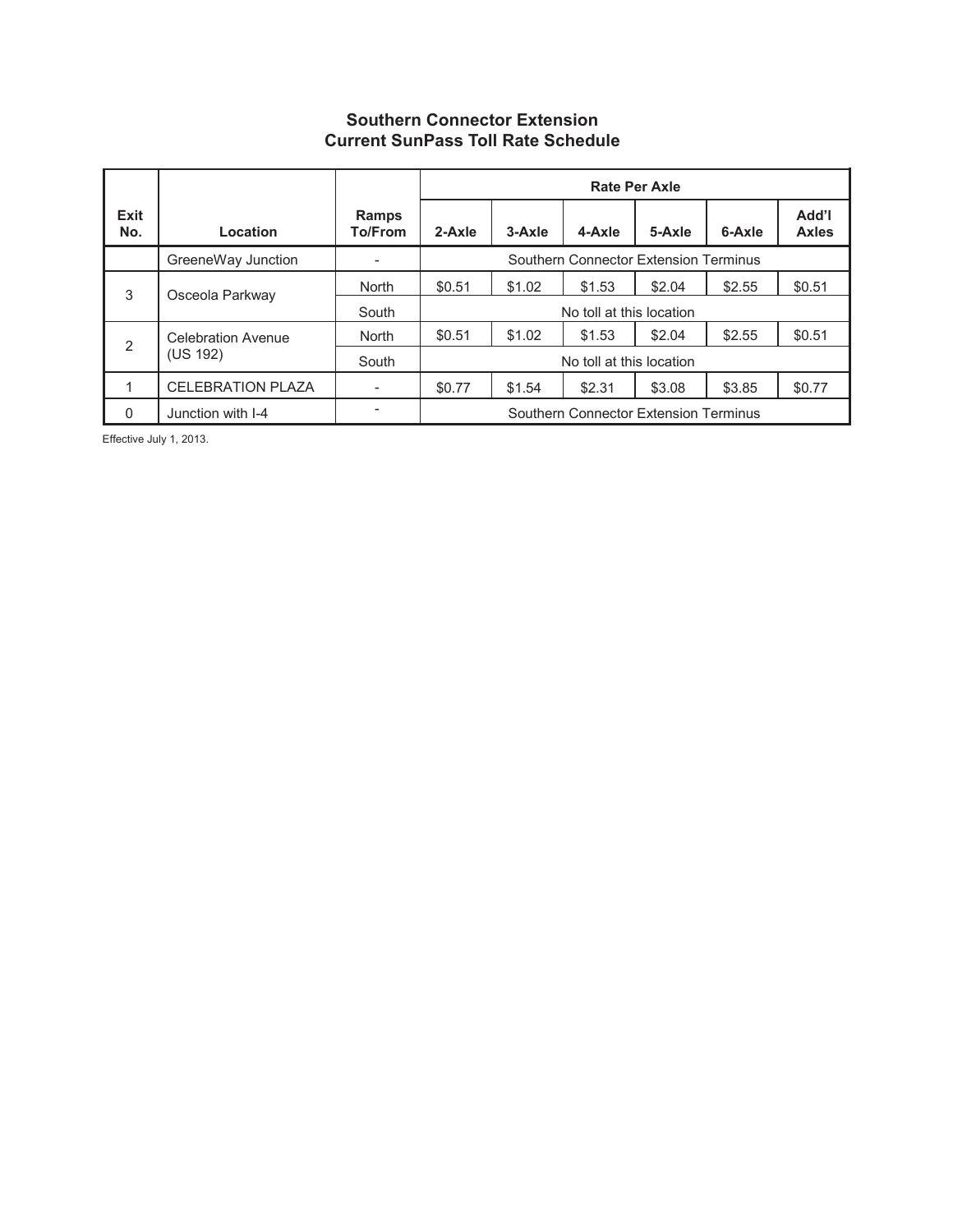## **Southern Connector Extension Current Cash Toll Rate Schedule**

|             |                           |                          |                                                          | <b>Rate Per Axle</b> |                          |        |        |                       |  |
|-------------|---------------------------|--------------------------|----------------------------------------------------------|----------------------|--------------------------|--------|--------|-----------------------|--|
| Exit<br>No. | Location                  | Ramps<br><b>To/From</b>  | 2-Axle                                                   | 3-Axle               | 4-Axle                   | 5-Axle | 6-Axle | Add'l<br><b>Axles</b> |  |
|             | GreeneWay Junction        | -                        | Southern Connector Extension Terminus                    |                      |                          |        |        |                       |  |
| 3           | Osceola Parkway           | <b>North</b>             | \$2.25<br>\$0.75<br>\$1.50<br>\$3.00<br>\$3.75           |                      |                          |        |        |                       |  |
|             |                           | South                    |                                                          |                      | No toll at this location |        |        |                       |  |
| 2           | <b>Celebration Avenue</b> | <b>North</b>             | \$0.75                                                   | \$1.50               | \$2.25                   | \$3.00 | \$3.75 | \$0.75                |  |
|             | (US 192)                  | South                    | No toll at this location                                 |                      |                          |        |        |                       |  |
| 1           | <b>CELEBRATION PLAZA</b>  | $\overline{\phantom{0}}$ | \$1.00<br>\$2.00<br>\$3.00<br>\$5.00<br>\$1.00<br>\$4.00 |                      |                          |        |        |                       |  |
| 0           | Junction with I-4         |                          | Southern Connector Extension Terminus                    |                      |                          |        |        |                       |  |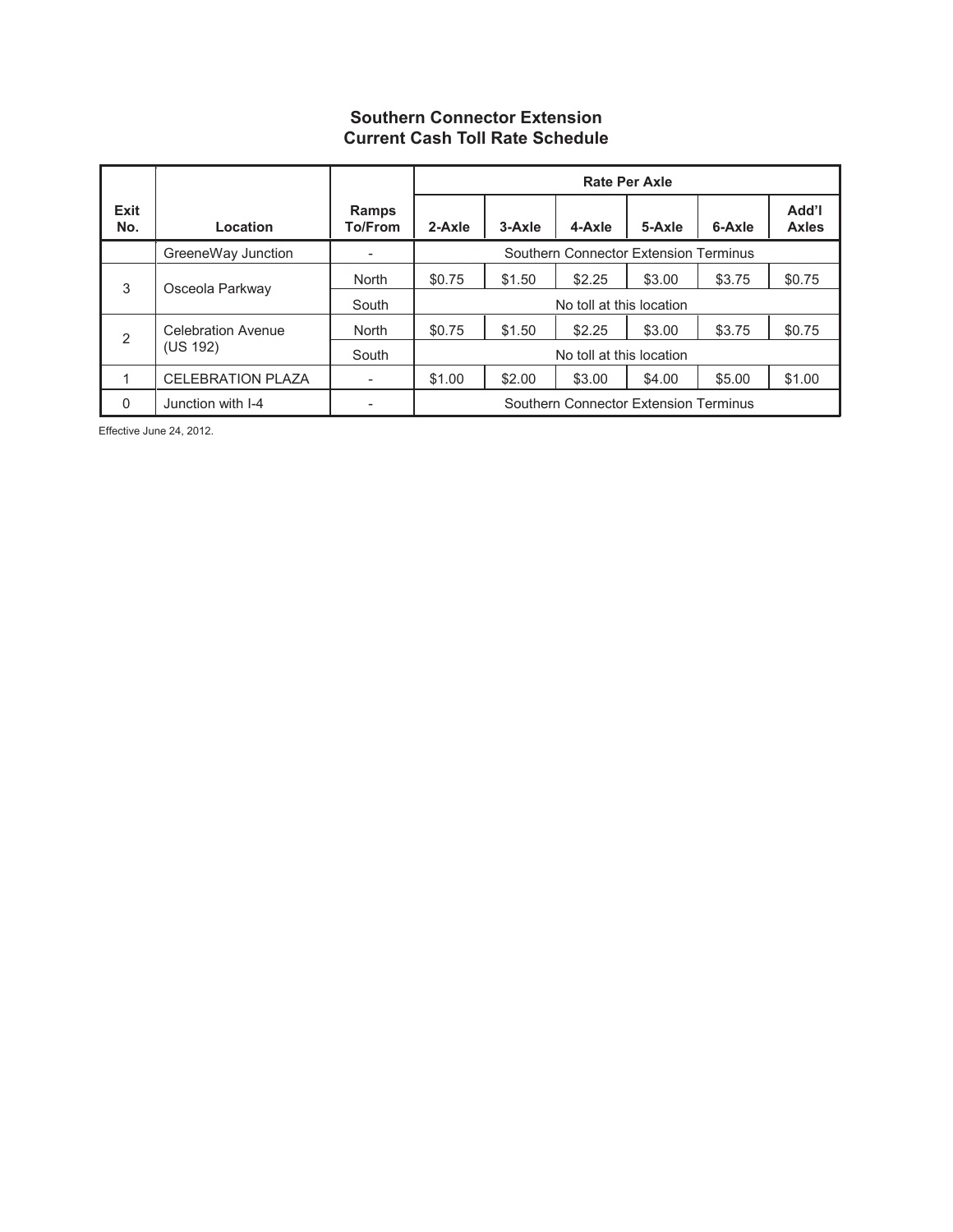### **Polk Parkway Current SunPass Toll Rate Schedule**

|                |                               |                                |                                                          |                                                |                          | Rate Per Axle |        |                       |  |
|----------------|-------------------------------|--------------------------------|----------------------------------------------------------|------------------------------------------------|--------------------------|---------------|--------|-----------------------|--|
| Exit<br>No.    | Location                      | <b>Ramps</b><br><b>To/From</b> | 2-Axle                                                   | 3-Axle                                         | 4-Axle                   | 5-Axle        | 6-Axle | Add'l<br><b>Axles</b> |  |
| 24             | Junction with I-4 (East)      |                                |                                                          |                                                | Polk Parkway Terminus    |               |        |                       |  |
| 23             | Pace Road                     | North                          | \$0.26                                                   | \$0.52                                         | \$0.78                   | \$1.04        | \$1.30 | \$0.26                |  |
|                |                               | South                          |                                                          |                                                | No toll at this location |               |        |                       |  |
| 21             | <b>EASTERN MAINLINE PLAZA</b> |                                | \$1.02                                                   | \$2.04<br>\$3.06<br>\$5.10<br>\$4.08<br>\$1.02 |                          |               |        |                       |  |
| 18             | CR 546 (Old Dixie Hwy.)       | North                          |                                                          |                                                | No toll at this location |               |        |                       |  |
|                |                               | South                          | \$0.26<br>\$1.30<br>\$0.26<br>\$0.52<br>\$0.78<br>\$1.04 |                                                |                          |               |        |                       |  |
| 17             | US 92 (Auburndale)            | $N-S$                          | No toll at this location                                 |                                                |                          |               |        |                       |  |
|                | <b>SR 540</b>                 | West                           | No toll at this location                                 |                                                |                          |               |        |                       |  |
| 14             |                               | East                           | \$0.51<br>\$1.02<br>\$1.53<br>\$2.55<br>\$0.51<br>\$2.04 |                                                |                          |               |        |                       |  |
| 13             | CENTRAL MAINLINE PLAZA        | $\overline{\phantom{a}}$       | \$1.02<br>\$3.06<br>\$5.10<br>\$2.04<br>\$4.08<br>\$1.02 |                                                |                          |               |        |                       |  |
| 10             | US 98 (Bartow Road)           | $E - W$                        |                                                          |                                                | No toll at this location |               |        |                       |  |
| 9              | Lakeland Highlands Road       | West                           |                                                          |                                                | No toll at this location |               |        |                       |  |
|                |                               | East                           | \$0.26                                                   | \$0.52                                         | \$0.78                   | \$1.04        | \$1.30 | \$0.26                |  |
| 8              | <b>WESTERN MAINLINE PLAZA</b> |                                | \$1.02                                                   | \$2.04                                         | \$3.06                   | \$4.08        | \$5.10 | \$1.02                |  |
| $\overline{7}$ | South Florida Avenue          | West                           | \$0.51                                                   | \$1.02                                         | \$1.53                   | \$2.04        | \$2.55 | \$0.51                |  |
|                |                               | East                           |                                                          |                                                | No toll at this location |               |        |                       |  |
| 5              | <b>Harden Boulevard</b>       | West                           | \$0.51                                                   | \$1.02                                         | \$1.53                   | \$2.04        | \$2.55 | \$0.51                |  |
|                |                               | East                           |                                                          |                                                | No toll at this location |               |        |                       |  |
| $\overline{4}$ | <b>Waring Road</b>            | West                           | \$0.51<br>\$1.02<br>\$1.53<br>\$2.04<br>\$2.55<br>\$0.51 |                                                |                          |               |        |                       |  |
|                |                               | East                           | No toll at this location                                 |                                                |                          |               |        |                       |  |
| 3              | Airport Road                  | West                           | \$0.26<br>\$0.52<br>\$0.78<br>\$1.04<br>\$1.30<br>\$0.26 |                                                |                          |               |        |                       |  |
|                |                               | East                           | No toll at this location                                 |                                                |                          |               |        |                       |  |
| $\mathbf{1}$   | CR 542 (Old Tampa Highway)    | South                          |                                                          |                                                | No toll at this location |               |        |                       |  |
| $\mathsf 0$    | Junction with I-4 (West)      | $\overline{\phantom{a}}$       | Polk Parkway Terminus                                    |                                                |                          |               |        |                       |  |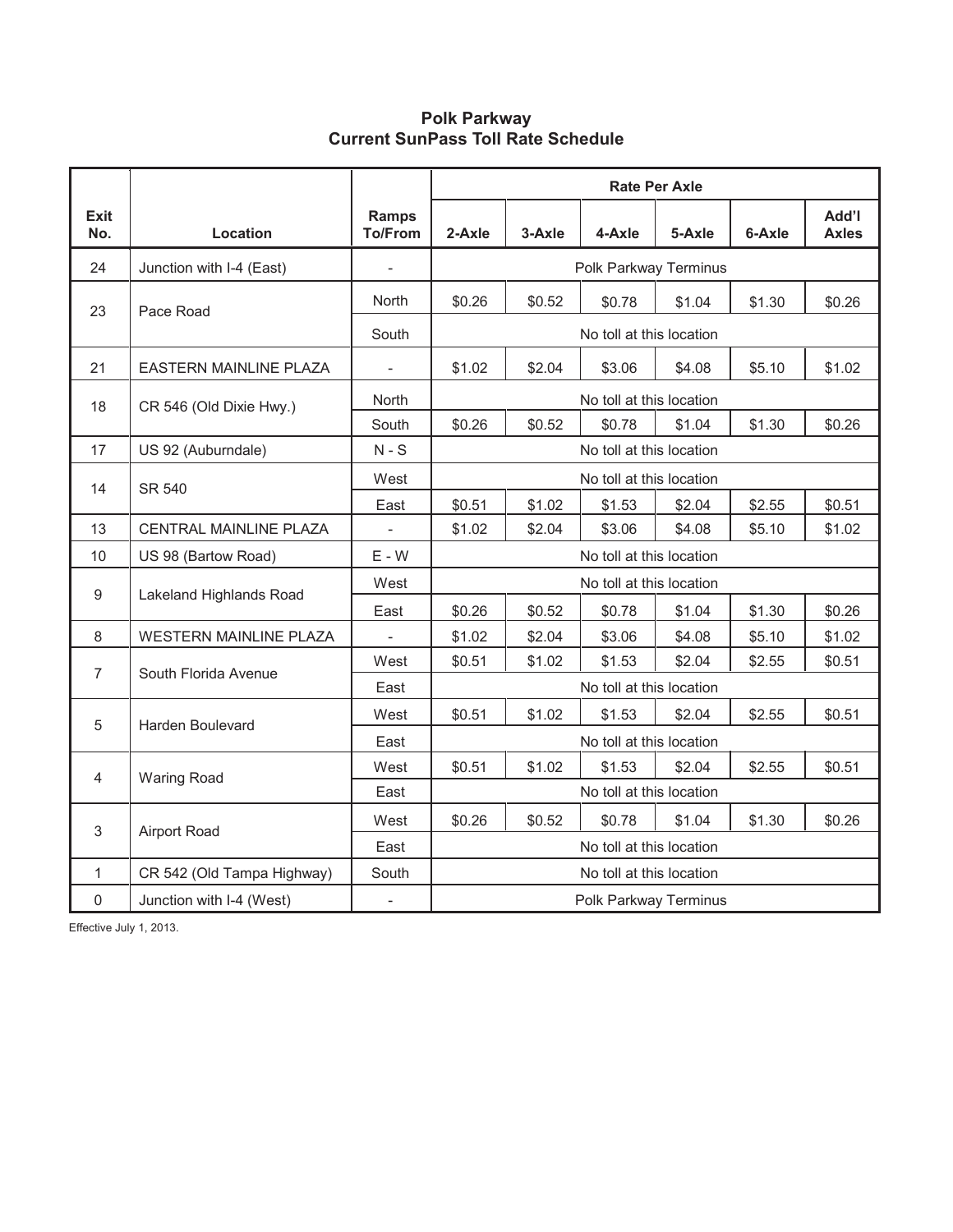# **Polk Parkway Current Cash Toll Rate Schedule**

|                    |                               |                                |                                                          |                                                               |                          | <b>Rate Per Axle</b> |        |        |  |  |
|--------------------|-------------------------------|--------------------------------|----------------------------------------------------------|---------------------------------------------------------------|--------------------------|----------------------|--------|--------|--|--|
| <b>Exit</b><br>No. | Location                      | <b>Ramps</b><br><b>To/From</b> | 2-Axle                                                   | Add'l<br>3-Axle<br>4-Axle<br>5-Axle<br>6-Axle<br><b>Axles</b> |                          |                      |        |        |  |  |
| 24                 | Junction with I-4 (East)      |                                |                                                          | Polk Parkway Terminus                                         |                          |                      |        |        |  |  |
| 23                 | Pace Road                     | North                          |                                                          | SunPass-only ramps                                            |                          |                      |        |        |  |  |
|                    |                               | South                          |                                                          |                                                               | No toll at this location |                      |        |        |  |  |
| 21                 | <b>EASTERN MAINLINE PLAZA</b> | $\overline{\phantom{a}}$       | \$1.25                                                   | \$2.50<br>\$3.75<br>\$5.00<br>\$6.25<br>\$1.25                |                          |                      |        |        |  |  |
| 18                 | CR 546 (Old Dixie Hwy.)       | North                          |                                                          | No toll at this location                                      |                          |                      |        |        |  |  |
|                    |                               | South                          | \$0.50                                                   | \$1.00                                                        | \$1.50                   | \$2.00               | \$2.50 | \$0.50 |  |  |
| 17                 | US 92 (Auburndale)            | $N-S$                          |                                                          |                                                               | No toll at this location |                      |        |        |  |  |
| 14                 | <b>SR 540</b>                 | West                           | No toll at this location                                 |                                                               |                          |                      |        |        |  |  |
|                    |                               | East                           | \$0.75<br>\$1.50<br>\$3.75<br>\$0.75<br>\$2.25<br>\$3.00 |                                                               |                          |                      |        |        |  |  |
| 13                 | CENTRAL MAINLINE PLAZA        |                                | \$1.25<br>\$2.50<br>\$3.75<br>\$5.00<br>\$6.25<br>\$1.25 |                                                               |                          |                      |        |        |  |  |
| 10                 | US 98 (Bartow Road)           | $E - W$                        |                                                          |                                                               | No toll at this location |                      |        |        |  |  |
| 9                  | Lakeland Highlands Road       | West                           |                                                          |                                                               | No toll at this location |                      |        |        |  |  |
|                    |                               | East                           | \$0.50                                                   | \$1.00                                                        | \$1.50                   | \$2.00               | \$2.50 | \$0.50 |  |  |
| 8                  | <b>WESTERN MAINLINE PLAZA</b> |                                | \$1.25                                                   | \$2.50                                                        | \$3.75                   | \$5.00               | \$6.25 | \$1.25 |  |  |
| $\overline{7}$     | South Florida Avenue          | West                           | \$0.75                                                   | \$1.50                                                        | \$2.25                   | \$3.00               | \$3.75 | \$0.75 |  |  |
|                    |                               | East                           |                                                          |                                                               | No toll at this location |                      |        |        |  |  |
| 5                  | <b>Harden Boulevard</b>       | West                           | \$0.75                                                   | \$1.50                                                        | \$2.25                   | \$3.00               | \$3.75 | \$0.75 |  |  |
|                    |                               | East                           |                                                          |                                                               | No toll at this location |                      |        |        |  |  |
| 4                  | <b>Waring Road</b>            | West                           | \$0.75<br>\$1.50<br>\$2.25<br>\$3.00<br>\$3.75<br>\$0.75 |                                                               |                          |                      |        |        |  |  |
|                    |                               | East                           | No toll at this location                                 |                                                               |                          |                      |        |        |  |  |
| 3                  | Airport Road                  | West                           | \$0.50<br>\$1.00<br>\$1.50<br>\$2.00<br>\$2.50<br>\$0.50 |                                                               |                          |                      |        |        |  |  |
|                    |                               | East                           | No toll at this location                                 |                                                               |                          |                      |        |        |  |  |
| $\mathbf{1}$       | CR 542 (Old Tampa Highway)    | South                          |                                                          |                                                               | No toll at this location |                      |        |        |  |  |
| 0                  | Junction with I-4 (West)      | $\overline{\phantom{a}}$       |                                                          | Polk Parkway Terminus                                         |                          |                      |        |        |  |  |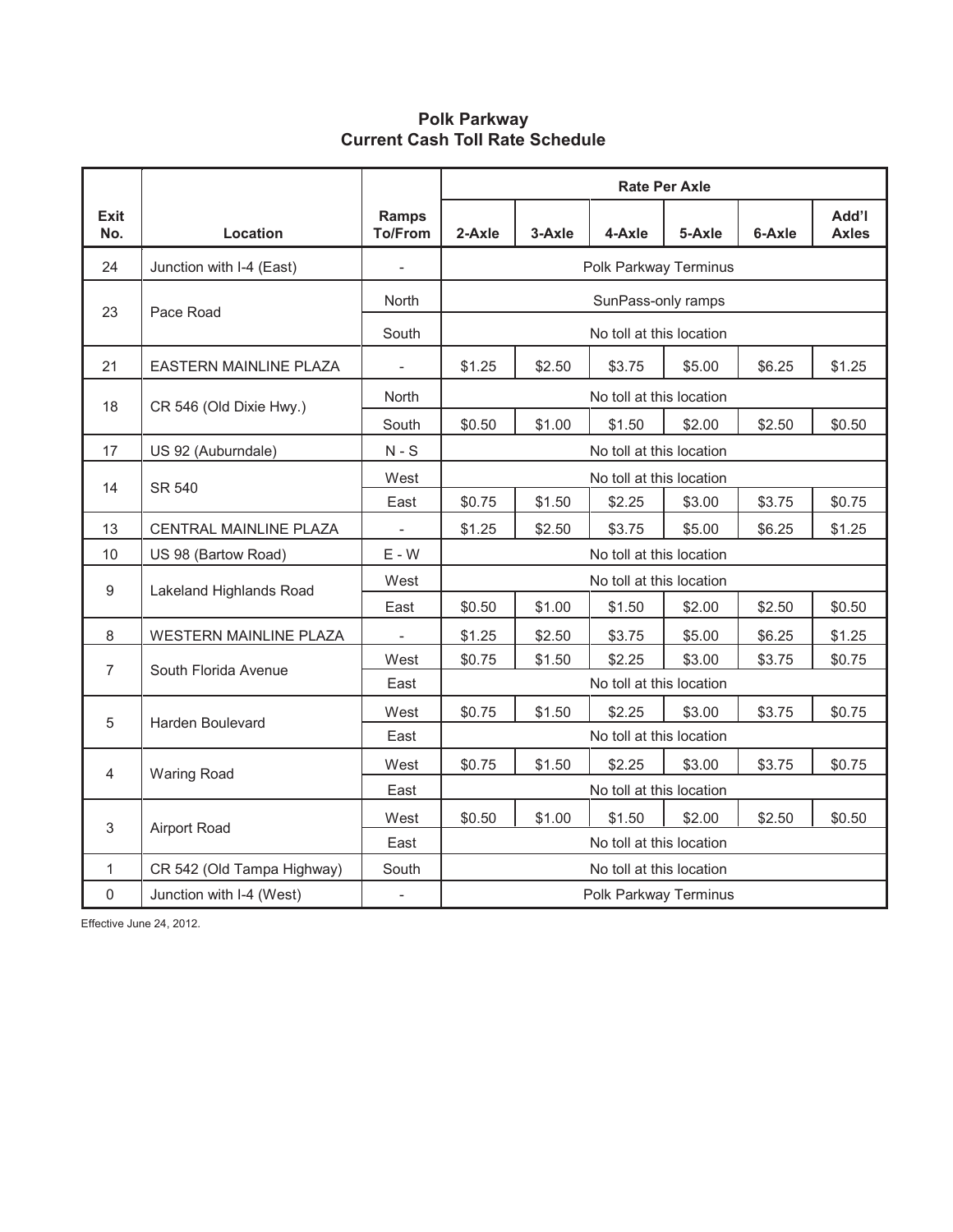## **Suncoast Parkway Current SunPass Toll Rate Schedule**

|                    |                                   |                                |        |        |                                  | <b>Rate Per Axle</b> |        |                       |
|--------------------|-----------------------------------|--------------------------------|--------|--------|----------------------------------|----------------------|--------|-----------------------|
| <b>Exit</b><br>No. | Location                          | <b>Ramps</b><br><b>To/From</b> | 2-Axle | 3-Axle | 4-Axle                           | 5-Axle               | 6-Axle | Add'l<br><b>Axles</b> |
| 55                 | Junction with US 98               | South                          |        |        | No toll at this location         |                      |        |                       |
| 53                 | OAK HAMMOCK MAINLINE PLAZA        |                                | \$1.02 | \$2.04 | \$3.06                           | \$4.08               | \$5.10 | \$1.02                |
| 46                 | SR 50 (Cortez Boulevard)          | <b>North</b>                   |        |        | No toll at this location         |                      |        |                       |
|                    |                                   | South                          | \$0.26 | \$0.52 | \$0.78                           | \$1.04               | \$1.30 | \$0.26                |
| 41                 | Spring Hill Drive                 | $N-S$                          |        |        | No toll at this location         |                      |        |                       |
| 37                 | CR 578 (County Line Road)         | <b>North</b>                   | \$0.26 | \$0.52 | \$0.78                           | \$1.04               | \$1.30 | \$0.26                |
|                    |                                   | South                          |        |        | No toll at this location         |                      |        |                       |
| 31                 | SPRINGHILL MAINLINE PLAZA         |                                | \$1.02 | \$2.04 | \$3.06                           | \$4.08               | \$5.10 | \$1.02                |
| 27                 | <b>SR 52</b>                      | $N-S$                          |        |        | No toll at this location         |                      |        |                       |
| 21                 | ANCLOTE MAINLINE PLAZA            |                                | \$1.02 | \$2.04 | \$3.06                           | \$4.08               | \$5.10 | \$1.02                |
| 19                 | <b>SR 54</b>                      | North                          |        |        | No toll at this location         |                      |        |                       |
|                    |                                   | South                          | \$0.26 | \$0.52 | \$0.78                           | \$1.04               | \$1.30 | \$0.26                |
| 16                 | Lutz-Lake Fern Road               | $N-S$                          |        |        | No toll at this locaiton         |                      |        |                       |
| 14                 | Van Dyke Road                     | <b>North</b>                   | \$0.26 | \$0.52 | \$0.78                           | \$1.04               | \$1.30 | \$0.26                |
|                    |                                   | South                          |        |        | No toll at this location         |                      |        |                       |
|                    | Junction with Veterans Expressway |                                |        |        | <b>Suncoast Parkway Terminus</b> |                      |        |                       |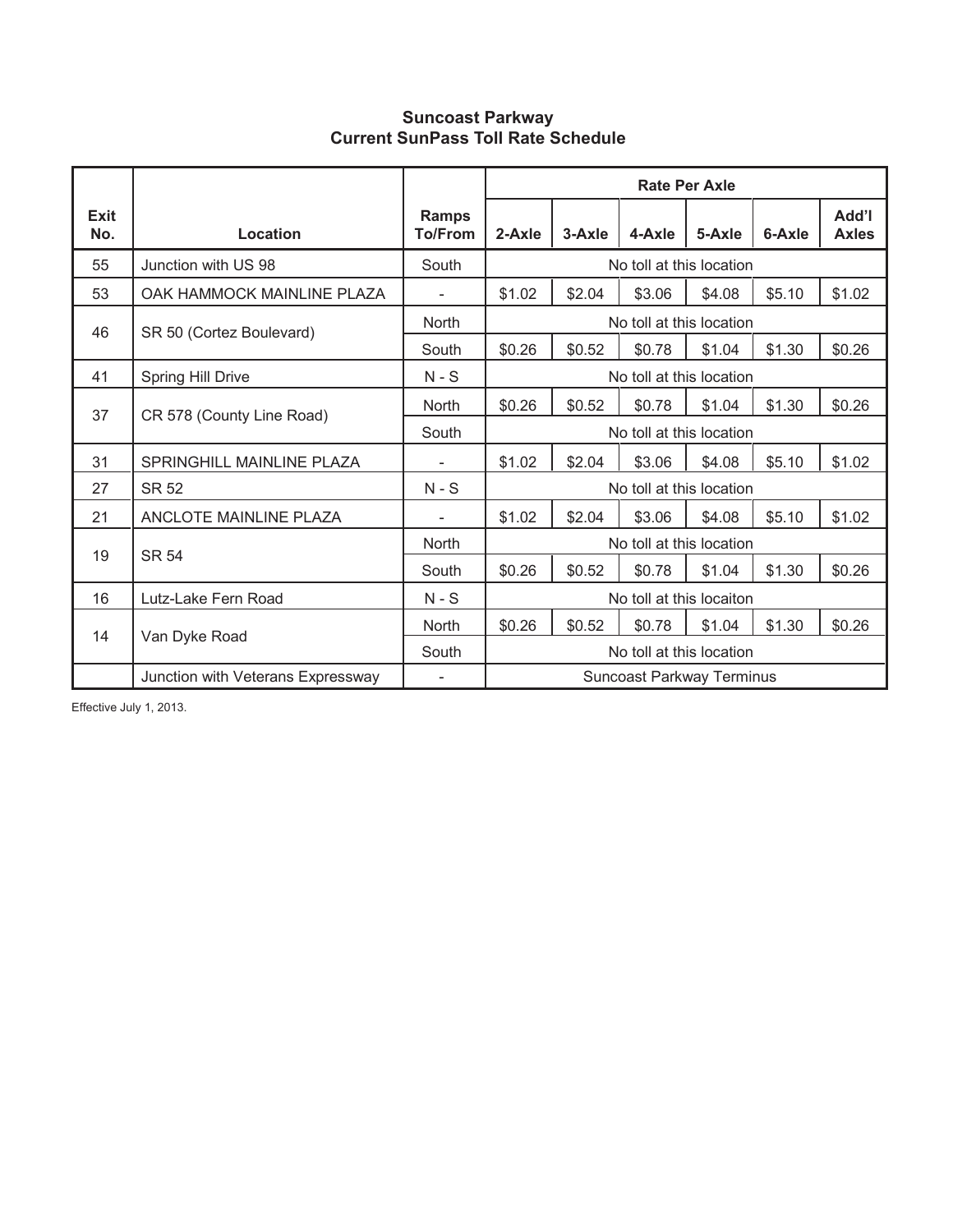## **Suncoast Parkway Current Cash Toll Rate Schedule**

|             |                                   |                                |        |        |                           | <b>Rate Per Axle</b> |        |                       |
|-------------|-----------------------------------|--------------------------------|--------|--------|---------------------------|----------------------|--------|-----------------------|
| Exit<br>No. | Location                          | <b>Ramps</b><br><b>To/From</b> | 2-Axle | 3-Axle | 4-Axle                    | 5-Axle               | 6-Axle | Add'l<br><b>Axles</b> |
| 55          | Junction with US 98               | South                          |        |        | No toll at this location  |                      |        |                       |
| 53          | OAK HAMMOCK MAINLINE PLAZA        |                                | \$1.25 | \$2.50 | \$3.75                    | \$5.00               | \$6.25 | \$1.25                |
| 46          | SR 50 (Cortez Boulevard)          | <b>North</b>                   |        |        | No toll at this location  |                      |        |                       |
|             |                                   | South                          | \$0.50 | \$1.00 | \$1.50                    | \$2.00               | \$2.50 | \$0.50                |
| 41          | <b>Spring Hill Drive</b>          | $N-S$                          |        |        | No toll at this location  |                      |        |                       |
|             |                                   | North                          | \$0.50 | \$1.00 | \$1.50                    | \$2.00               | \$2.50 | \$0.50                |
|             | 37<br>CR 578 (County Line Road)   |                                |        |        | No toll at this location  |                      |        |                       |
| 31          | SPRINGHILL MAINLINE PLAZA         |                                | \$1.25 | \$2.50 | \$3.75                    | \$5.00               | \$6.25 | \$1.25                |
| 27          | <b>SR 52</b>                      | $N-S$                          |        |        | No toll at this location  |                      |        |                       |
| 21          | <b>ANCLOTE MAINLINE PLAZA</b>     | $\overline{\phantom{0}}$       | \$1.25 | \$2.50 | \$3.75                    | \$5.00               | \$6.25 | \$1.25                |
| 19          | <b>SR 54</b>                      | North                          |        |        | No toll at this location  |                      |        |                       |
|             |                                   | South                          | \$0.50 | \$1.00 | \$1.50                    | \$2.00               | \$2.50 | \$0.50                |
| 16          | Lutz-Lake Fern Road               | $N-S$                          |        |        | No toll at this location  |                      |        |                       |
| 14          | Van Dyke Road                     | <b>North</b>                   | \$0.50 | \$1.00 | \$1.50                    | \$2.00               | \$2.50 | \$0.50                |
|             |                                   | South                          |        |        | No toll at this location  |                      |        |                       |
|             | Junction with Veterans Expressway |                                |        |        | Suncoast Parkway Terminus |                      |        |                       |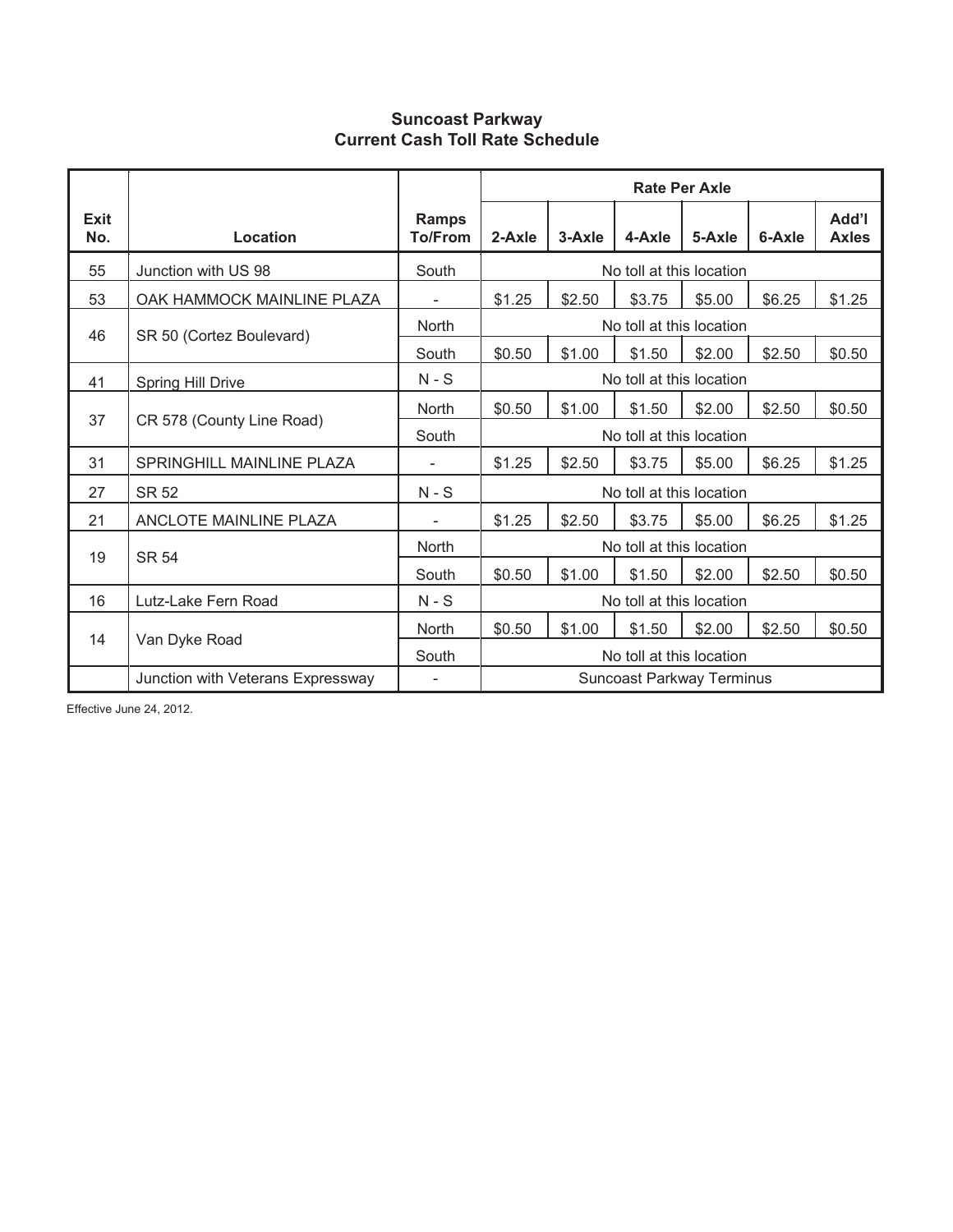| Western Beltway, Part C                   |
|-------------------------------------------|
| <b>Current SunPass Toll Rate Schedule</b> |

|                |                                           |                         | Rate Per Axle                    |        |        |        |        |                       |  |
|----------------|-------------------------------------------|-------------------------|----------------------------------|--------|--------|--------|--------|-----------------------|--|
| Exit<br>No.    | Location                                  | Ramps<br><b>To/From</b> | 2-Axle                           | 3-Axle | 4-Axle | 5-Axle | 6-Axle | Add'l<br><b>Axles</b> |  |
| 11             | Seidel Road                               | <b>North</b>            | No toll at this location         |        |        |        |        |                       |  |
|                |                                           | South                   | \$0.51                           | \$1.02 | \$1.53 | \$2.04 | \$2.55 | \$0.51                |  |
| 8              | Disney World/Hartzog Rd. (Western<br>Way) | $N-S$                   | No toll at this location         |        |        |        |        |                       |  |
| $\overline{7}$ | <b>MAINLINE PLAZA</b>                     | -                       | \$1.02                           | \$2.04 | \$3.06 | \$4.08 | \$5.10 | \$1.02                |  |
| 6              | <b>US 192</b>                             | <b>North</b>            | No toll at this location         |        |        |        |        |                       |  |
|                |                                           | South                   | \$0.51                           | \$1.02 | \$1.53 | \$2.04 | \$2.55 | \$0.51                |  |
| 1A             | Sinclair Road                             | <b>North</b>            | No toll at this location         |        |        |        |        |                       |  |
|                |                                           | South                   | \$0.26                           | \$0.52 | \$0.78 | \$1.04 | \$1.30 | \$0.26                |  |
|                | Junction with I-4                         |                         | Western Beltway, Part C Terminus |        |        |        |        |                       |  |